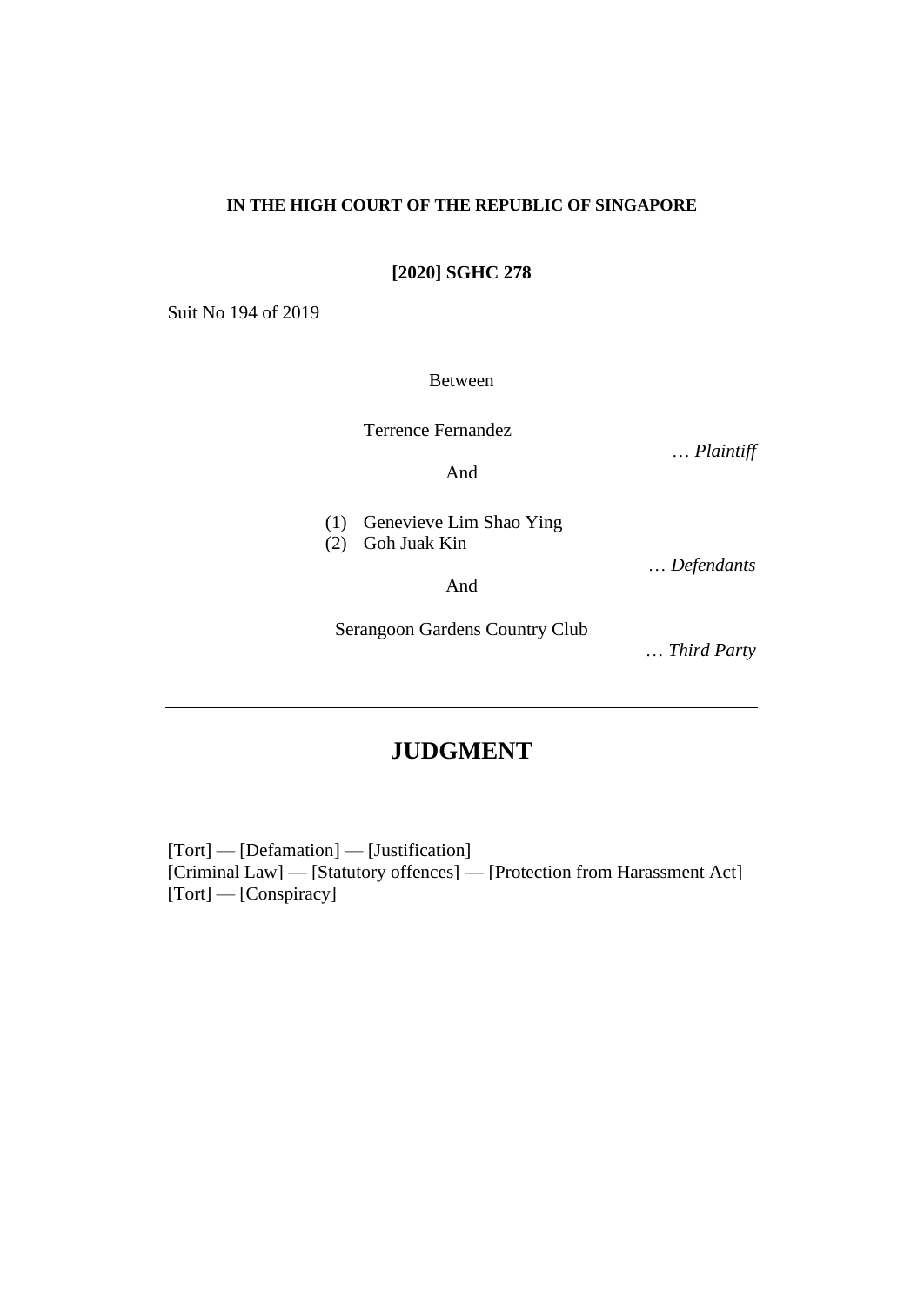# **TABLE OF CONTENTS**

| HAS THE DEFAMATORY STATEMENT BEEN PROPERLY PLEADED?  14 |  |
|---------------------------------------------------------|--|
|                                                         |  |
|                                                         |  |
|                                                         |  |
|                                                         |  |
|                                                         |  |
|                                                         |  |
|                                                         |  |
|                                                         |  |
|                                                         |  |
|                                                         |  |
|                                                         |  |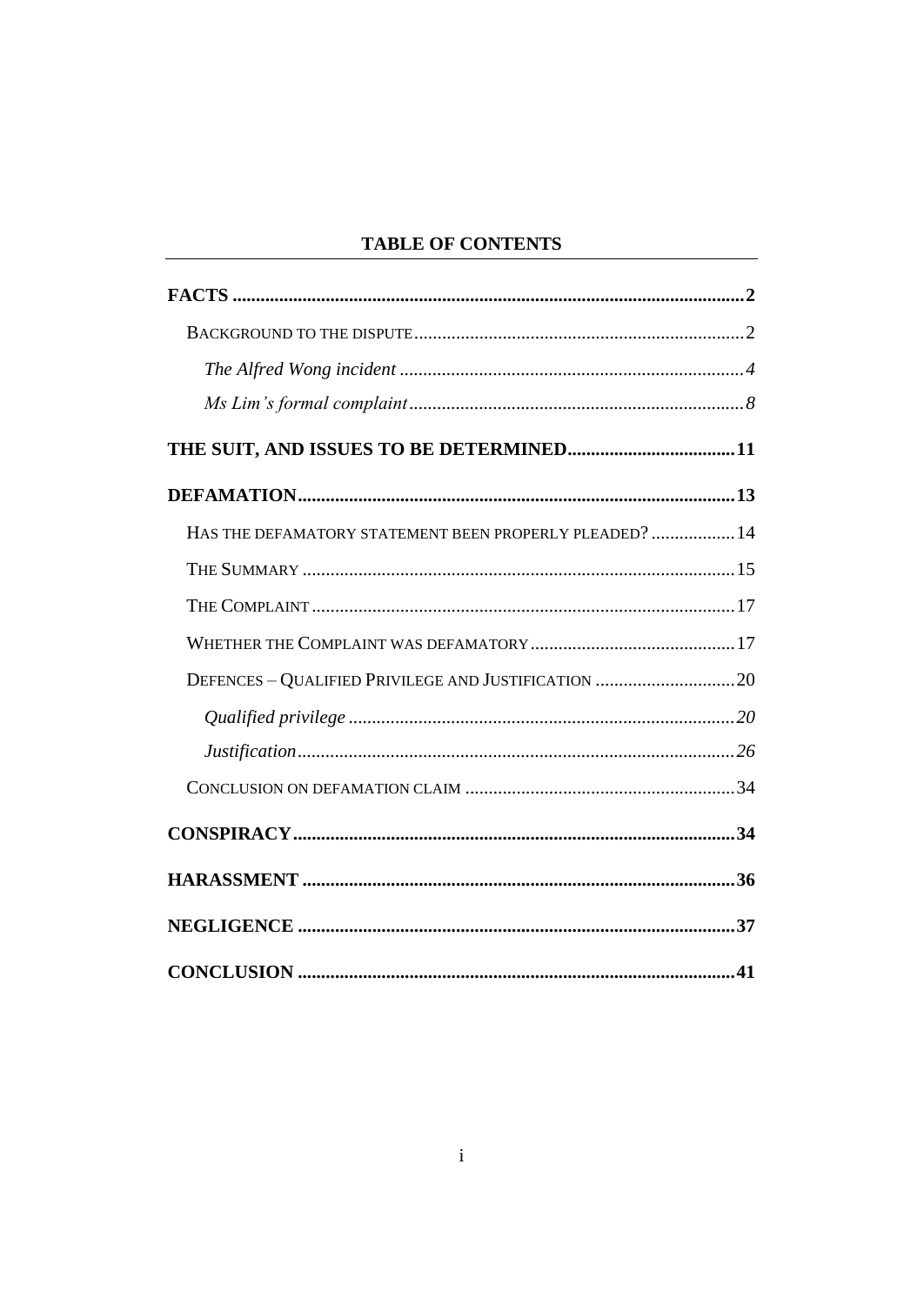**This judgment is subject to final editorial corrections approved by the court and/or redaction pursuant to the publisher's duty in compliance with the law, for publication in LawNet and/or the Singapore Law Reports.**

# **Terrence Fernandez v Lim Shao Ying Genevieve and another**

## **[2020] SGHC 278**

High Court — Suit No 194 of 2019 Valerie Thean J 8–11, 14, 16-18 September, 16 November 2020

30 December 2020 Judgment reserved.

# **Valerie Thean J:**

1 The present proceedings arise out of a work complaint, filed on 4 January 2018 by the first defendant, Ms Genevieve Lim, against the plaintiff, Mr Terrence Fernandez, in the context of her employment with Serangoon Gardens Country Club ("the Club").

2 Mr Fernandez, who thereafter became and is at present the President of the Club, has brought this suit against Ms Lim for defamation, conspiracy to injure by defamation, and harassment under the Protection from Harassment Act (Cap 256A, 2015 Rev Ed) ("POHA"). The second defendant, Mr Goh Juak Kin, who was the General Manager of the Club at the material time, has been sued for conspiracy to injure by defamation, and negligence in the context of dealing with the complaint.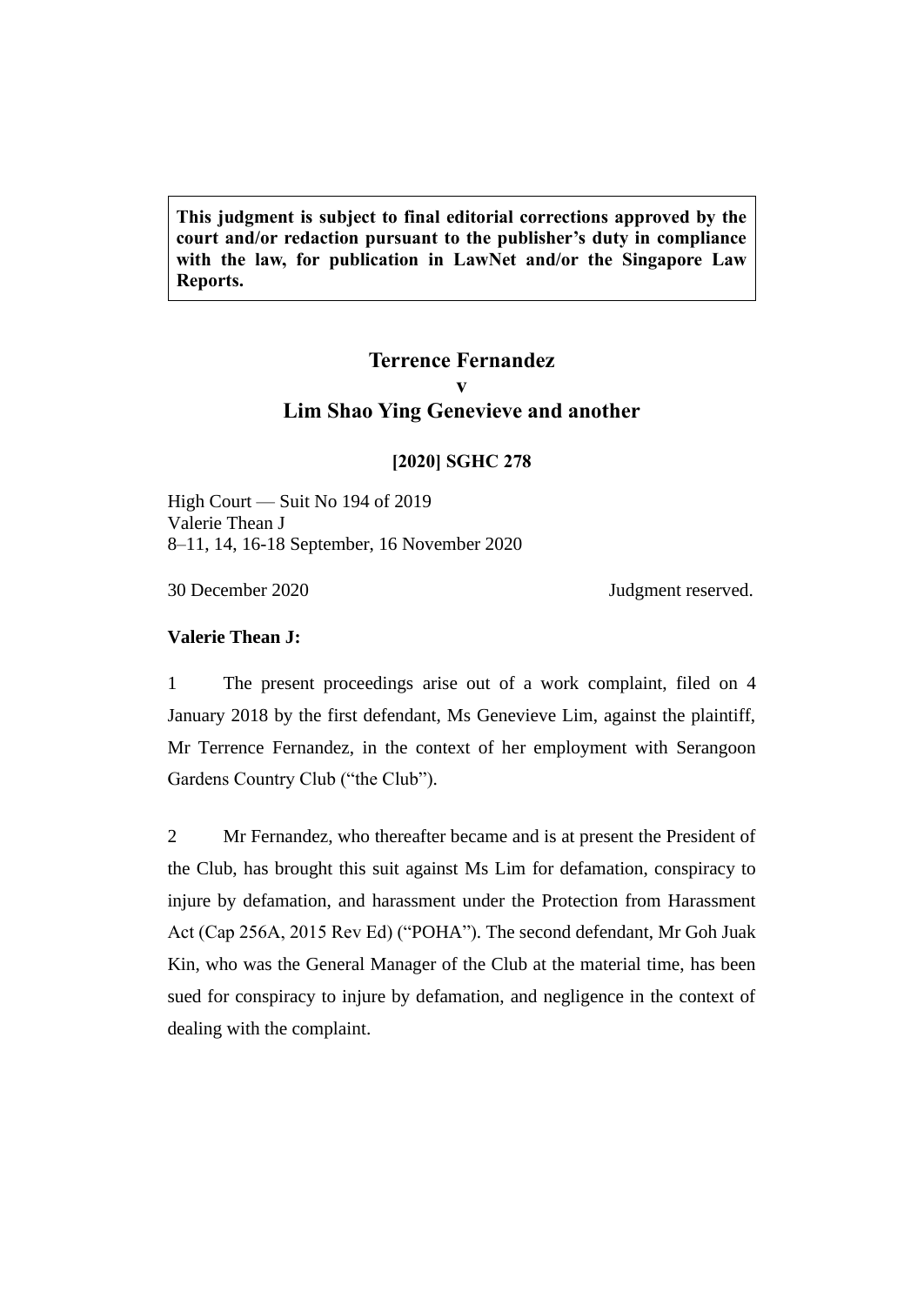## <span id="page-3-1"></span><span id="page-3-0"></span>**Facts**

### *Background to the dispute*

3 The Club is a social members' club. Under its Constitution, the Club is managed by its General Committee, <sup>1</sup> which sets its direction, and whose members chair various Sub-Committees.<sup>2</sup> Employed staff would report to a General Manager charged with the overall management of the Club, while taking direction from the relevant Sub-Committee members. The General Manager and the heads of the various departments would oversee the operational issues in the club. At the material time, Mr Fernandez was a member of the Club's General Committee and became Chairman of the Club's Membership Relations Department ("MRD") Sub-Committee on 26 June 2016. 3 He remained so until 30 January 2018. 4

4 Mr Goh joined the Club as General Manager ("GM") from 1 March 2016. <sup>5</sup> Ms Lim joined the Club to head the MRD as its Membership Relations Manager on 27 January 2017<sup>6</sup> and in that capacity, sat on the MRD Sub-Committee as well.

5 Mr Fernandez and Ms Lim did not have a good working relationship. Within three weeks of starting work, Ms Lim had highlighted to the Human

 $1 \quad 1AB\,324.$ 

<sup>&</sup>lt;sup>2</sup> 1AB 327.

<sup>&</sup>lt;sup>3</sup> 2AB 1073 and 1089.

 $1AB\,586.$ 

<sup>5</sup> 1AB 44; Goh Juak Kin's Affidavit Evidence-In-Chief ("Juak Kin's AEIC") – Exhibit GJK-2.

<sup>6</sup> 1AB 177; Genevieve Lim Shao Ying's AEIC ("Ms Lim's AEIC") – Exhibit GLSY-1.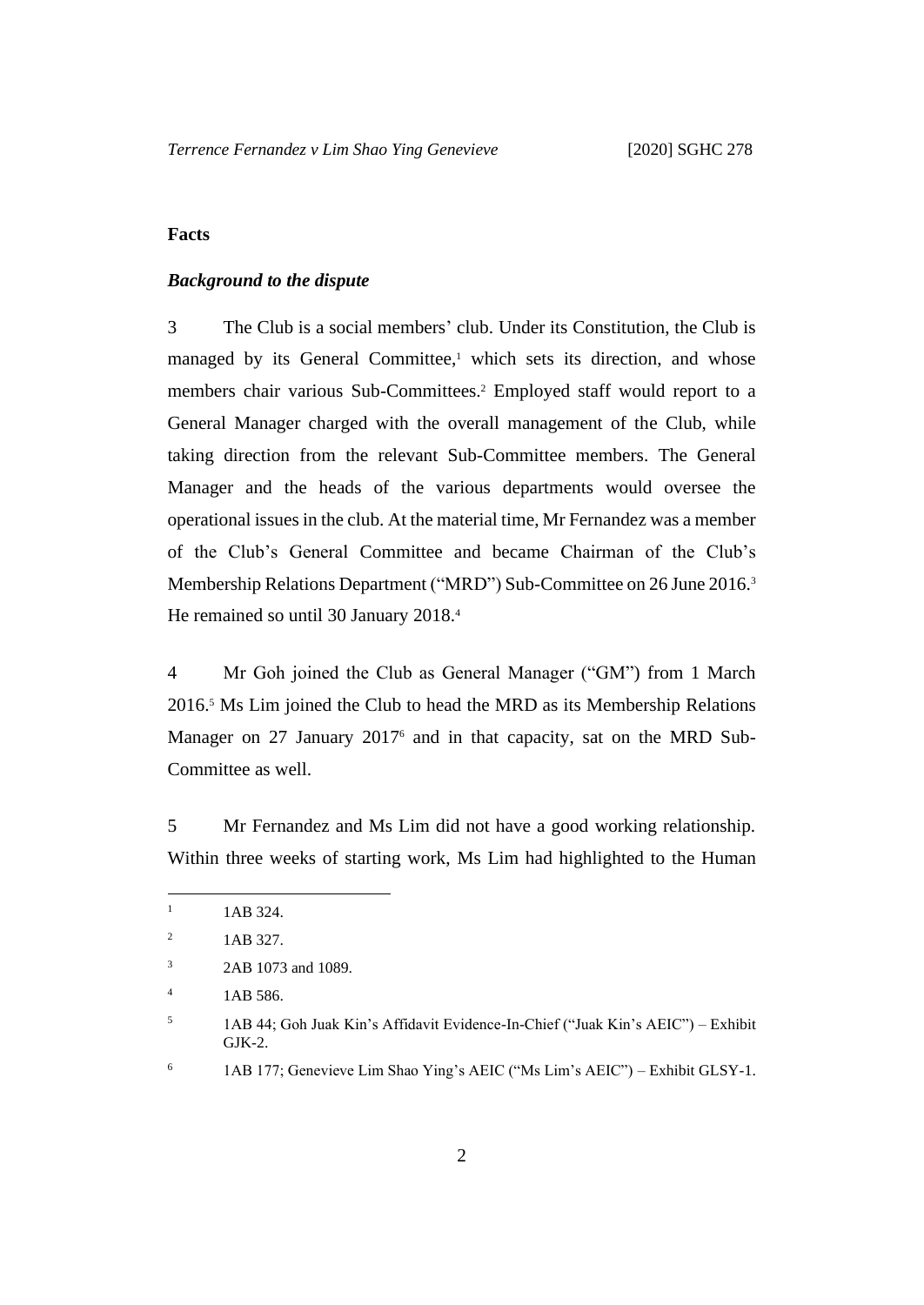Resource manager, Ms Linda Loke ("Ms Loke") that she had felt "tremendous work pressure" and "[insecure] in her role", and sought confirmation that she reported to the GM (rather than Mr Fernandez). <sup>7</sup> Ms Lim went on to discuss her grievances with Ms Loke a total of seven times over three months.<sup>8</sup> Mr Goh was present at most of these meetings, and the matter was eventually escalated to the then-president of the Club, Mr Randy Sng ("Mr Sng"), as well.<sup>9</sup>

6 Ms Lim also communicated her worries to Mr Fernandez as early as 15 February 2017 ("I am starting to think of [*sic*] if this job is right for me"; "I am starting to feel the pressure that I need to achieve or show immediate results in so many areas"). <sup>10</sup> Despite Mr Fernandez's offer to "step back and give [Ms Lim] space",<sup>11</sup> their working relationship did not improve.

7 On 24 April 2017, Ms Lim wrote a formal letter of complaint about Mr Fernandez, addressed to Mr Goh, criticising Mr Fernandez's "damaging and disruptive behaviour", alleging that working with him had been "painful, [frustrating], stressful, and on several occasion[s] belittling". She asked in this letter for a change of the MRD Chairman.<sup>12</sup> Mr Fernandez was not informed about Ms Lim's letter. On 25 April 2017, at a General Committee Meeting, Mr Sng clarified the roles of the General Committee and management, emphasising

<sup>&</sup>lt;sup>7</sup> 1AB 610 – 611; Juak Kin's AEIC – Exhibit GJK-9 at pp 115 – 116; Plaintiff's Bundle of Documents ("PB") at  $p$  43 –  $p$  44.

<sup>&</sup>lt;sup>8</sup> 1AB  $610 - 611$  – Email from Mr Goh to DC members dated 14 February 2018; Juak Kin's AEIC – Exhibit GJK-9 at pp  $115 - 116$ ; PB at pp  $43 - 44$ .

<sup>9</sup> Juak Kin's AEIC – Exhibit GJK-9 at pp  $115 - 116$ ; PB at pp  $43 - 44$ .

 $10$  1AB 191 – 192.

 $11$  1AB 191 – 192.

 $12$  1AB 244.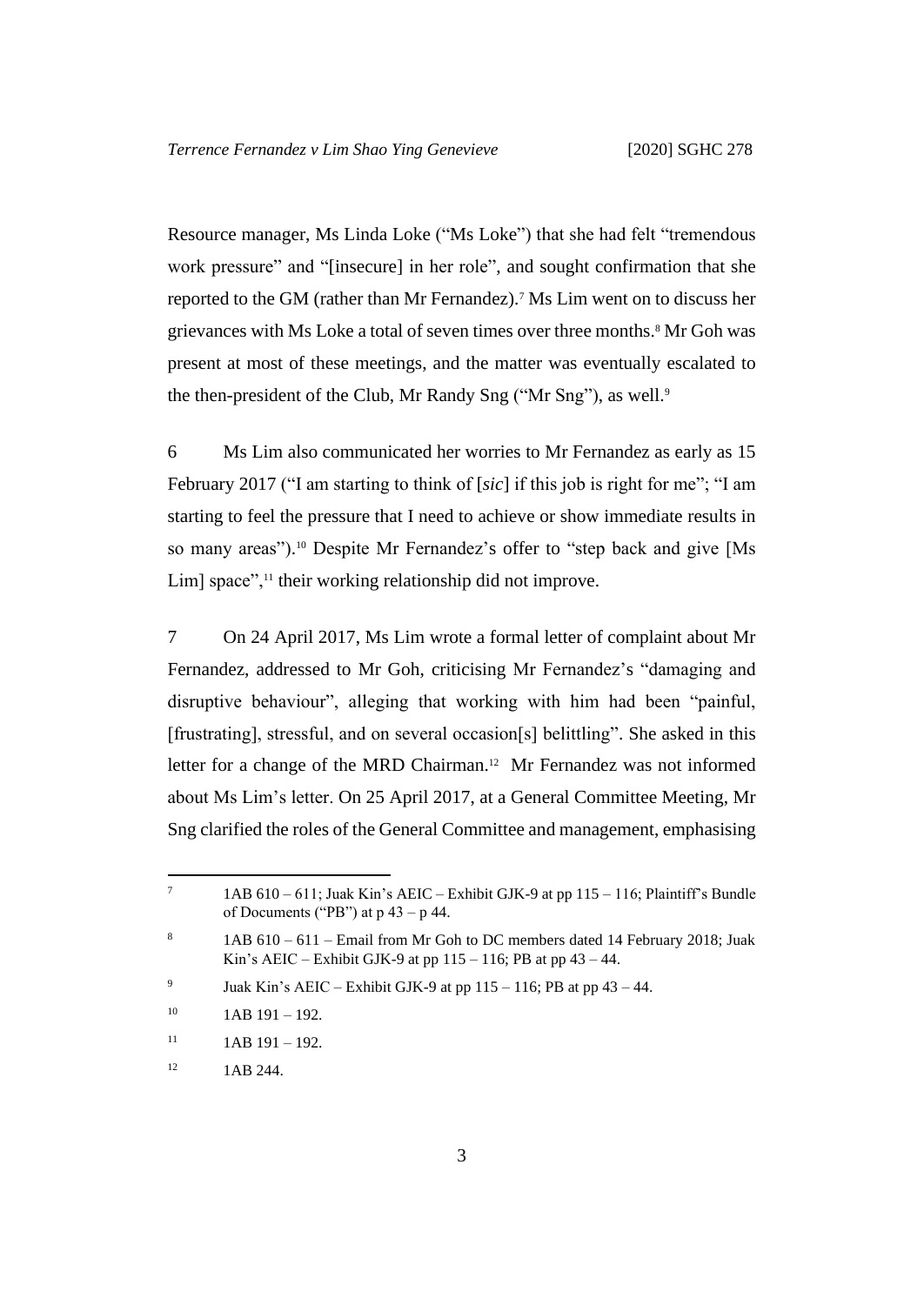that General Committee members ought to focus on strategy and leave operational issues to staff.<sup>13</sup> Mr Sng then arranged for a mediation session between Mr Fernandez and Ms Lim, in order to settle their differences ("the Mediation Session"). <sup>14</sup> The session, held on 21 July 2017, ended with an amicable handshake, but Ms Lim and Mr Fernandez's working relationship remained strained.

## <span id="page-5-0"></span>*The Alfred Wong incident*

8 Matters came to a head after Mr Alfred Wong ("Mr Wong") visited the Club. On 8 December 2017, Mr Wong entered the Club premises with a female companion.<sup>15</sup> He was not a member and was not signed in by any member of the Club.<sup>16</sup> After a few hours in the Club, he came to Ms Lim inquiring about membership offers.<sup>17</sup> After explaining, Ms Lim reminded Mr Wong that he should not be in the Club without being signed-in and accompanied by a member.<sup>18</sup> He said he understood and left soon after. That same day, Mr Wong wrote to Mr Goh, about his "unpleasant encounter" with Ms Lim, who had apparently been "very rude" in telling him that "[he was] not allowed to be

- <sup>15</sup> Ms Lim's AEIC at para 31.
- <sup>16</sup> Ms Lim's AEIC at para 30.
- <sup>17</sup> Ms Lim's AEIC at para 31.
- <sup>18</sup> Ms Lim's AEIC at para 31.

 $13$  1AB 261.

 $14$  1AB 296.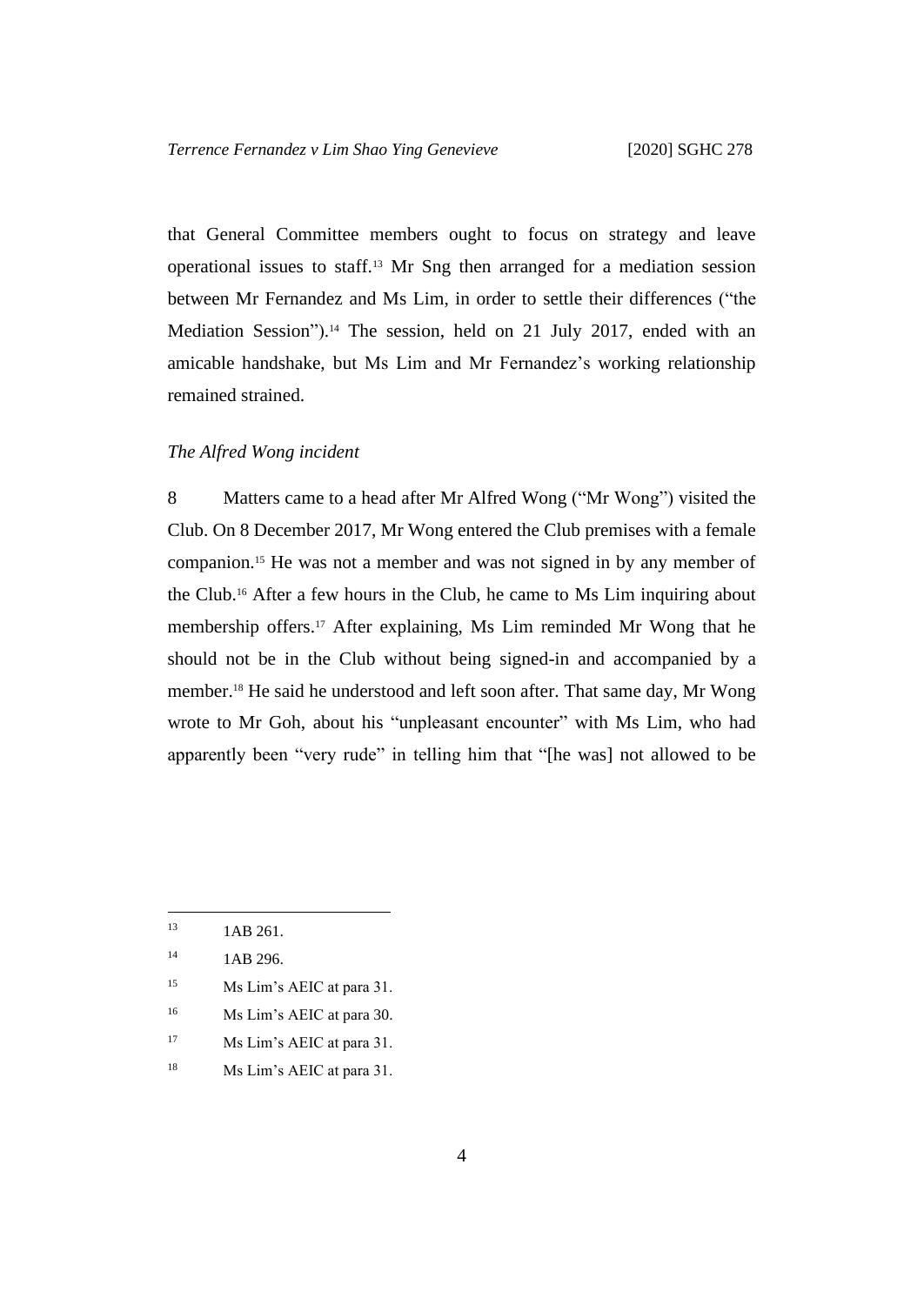[there] at the club".<sup>19</sup> Mr Goh responded by asking Ms Lim to share her side of the story,<sup>20</sup> and setting up a meeting with Alfred on 26 December 2017.<sup>21</sup>

9 Mr Fernandez, in the meanwhile, came to know of the incident from Mr Wong and sent Mr Goh an email dated 21 December 2017 copied to Ms Lim and Mr Sng, as follows: 22

# COMPLAINT AGAINST MS. GENEVIEVE LIM (MEMBERSHIP MANAGER)

…

…

Good day GM,

It has been brought to my attention yesterday that there is a potential new member by the name of Mr.Alfred who has made a COMPLAINT (a statement that something is unsatisfactory or unacceptable) against our Membership Manager, Genevieve Lim.

As Chairman, Membership Relations & Service Quality, I would like an update on the following:

1) the nature of the Complaint – details of what happened, who, what, where, when & why. Is it about process, professionalism or attitude?

2) the validity of the complaint – true or [false]

3) the club's official intended response on this complaint

This incident is of utmost importance as one of the main objectives of our Membership Relations Team is to increase sales and to protect and grow the image of SGCC.

<sup>&</sup>lt;sup>19</sup> 1AB 472.

 $^{20}$  1 AB 453.

 $^{21}$  1AB 471.

 $^{22}$  1AB 457.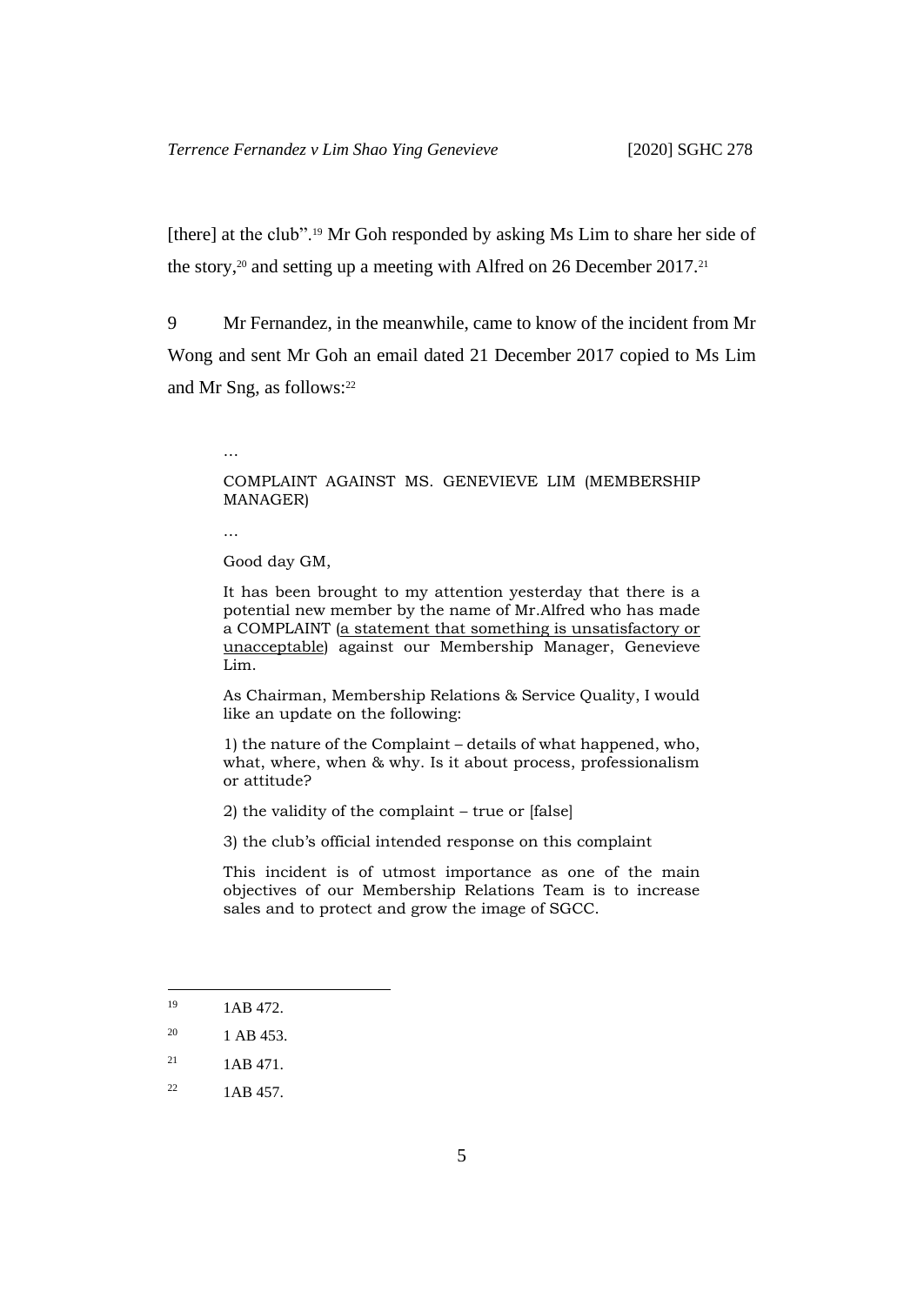It is very troubling that I had to hear this from other sources and not directly from the 'team' which is Genevieve or your good self.

Nevertheless, I have kept this between ourselves, for now.

Regards,

terrence fernandez

[emphasis in original]

10 Mr Goh duly replied on 22 December 2017, noting that Mr Fernandez "need not be overly alarmed by this", it was a "trivial matter" that he was resolving, and which did not need to involve the General Committee. In his view, it could be handled at "[Mr Goh's] level".<sup>23</sup>

11 Mr Fernandez disagreed. His reply on the same day used the language of disciplinary proceedings, stating that "[t]his is the inquiry stage so we should not be giving our opinion on whether there is sufficient evidence and gravity".<sup>24</sup> He proposed that both Mr Sng and he should be present when Mr Goh met with Mr Wong as the incident was a possible "BREAKDOWN IN SERVICE QUALITY" and it was "one of [his] responsibilities as an elected General Committee member".<sup>25</sup> He communicated these views to an even wider audience, copying not just Mr Sng and Ms Lim but other members of the staff who supposedly had interacted with Alfred before.<sup>26</sup>

<sup>&</sup>lt;sup>23</sup> 1AB 458.

<sup>&</sup>lt;sup>24</sup> 1AB 460.

 $1AB$  460.

 $1AB\,460.$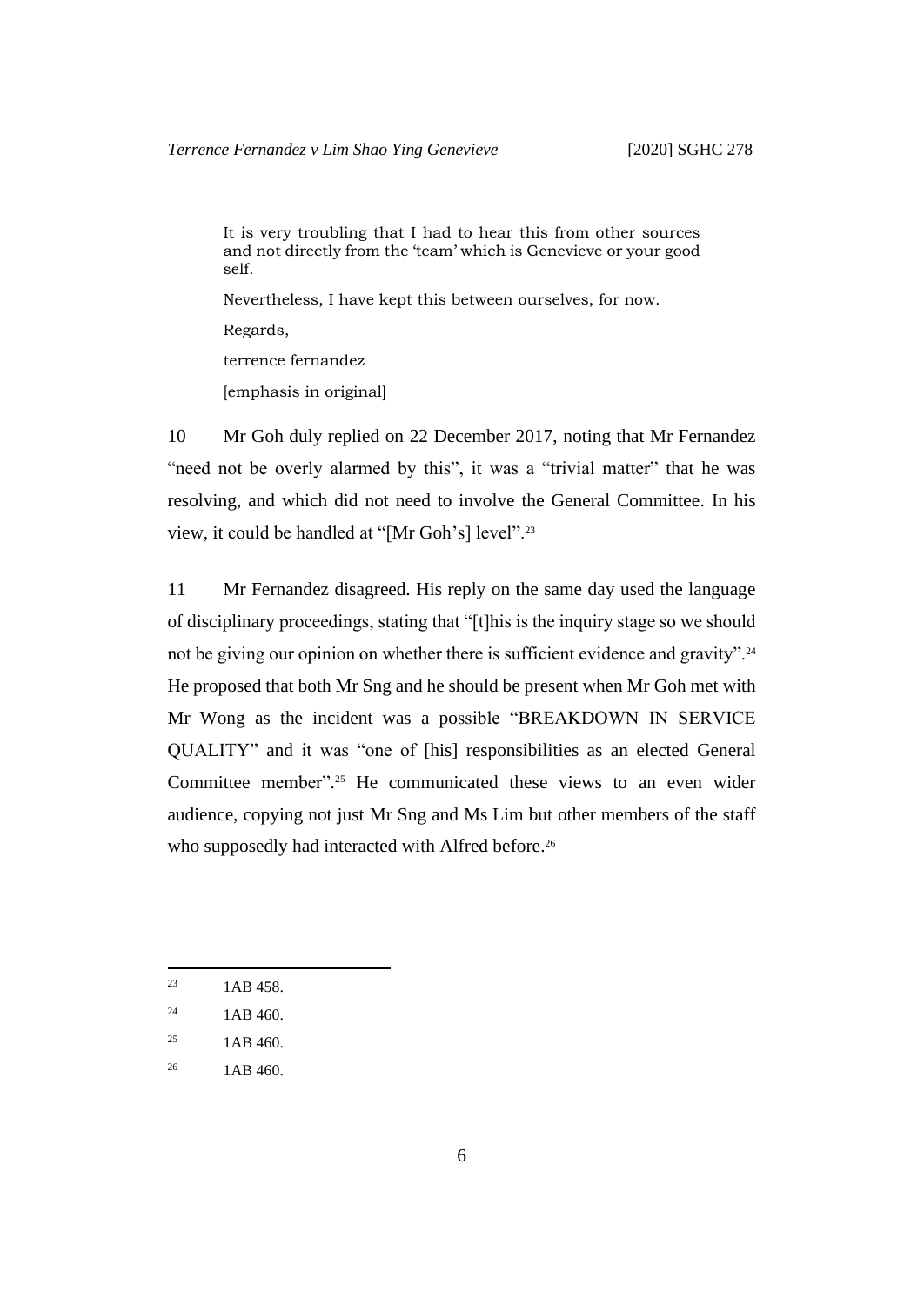12 Mr Sng replied on 22 December to reiterate that this "is a simple feedback case" and "should be handled by the normal operational process". 27 He was of the view that Mr Wong ought not to have been at the Club, likening his act to "trespassing", and commented that Mr Wong's stated familiarity with the Club did not assist his case.<sup>28</sup>

<span id="page-8-0"></span>13 The matter was resolved amicably with Mr Wong on 26 December 2017 at the meeting set up by Mr Goh, with an email from Mr Wong affirming the resolution. <sup>29</sup> Mr Fernandez, despite this, continued to pursue the matter. On 27 December 2017, he proposed a meeting with Mr Sng to discuss "the Service Quality", this time suggesting the involvement of the trustees or patrons "for the purpose of fairness". <sup>30</sup> Mr Sng declined. He reminded Mr Fernandez that there was a process in place, suggesting that Mr Fernandez "follow the process" for handling complaints and feedback, and that he should "read the constitution for better understanding of running the club and [his] role as a [General Committee] member".<sup>31</sup> Mr Fernandez replied stating that he would involve the trustees and patrons of the Club "if [Mr Sng thought] that there [was] no reason [they] should talk this through". <sup>32</sup> He wrote: "[o]nce you know what I know, you will think differently". <sup>33</sup> He also suggested in another email that even more people be

- $1AB\,463.$
- <sup>28</sup> 1AB 463.
- $^{29}$  1AB 471.
- <sup>30</sup> 1AB 473.
- $1AB\ 474.$
- $1AB\ 475.$
- $1 \text{ AB } 475.$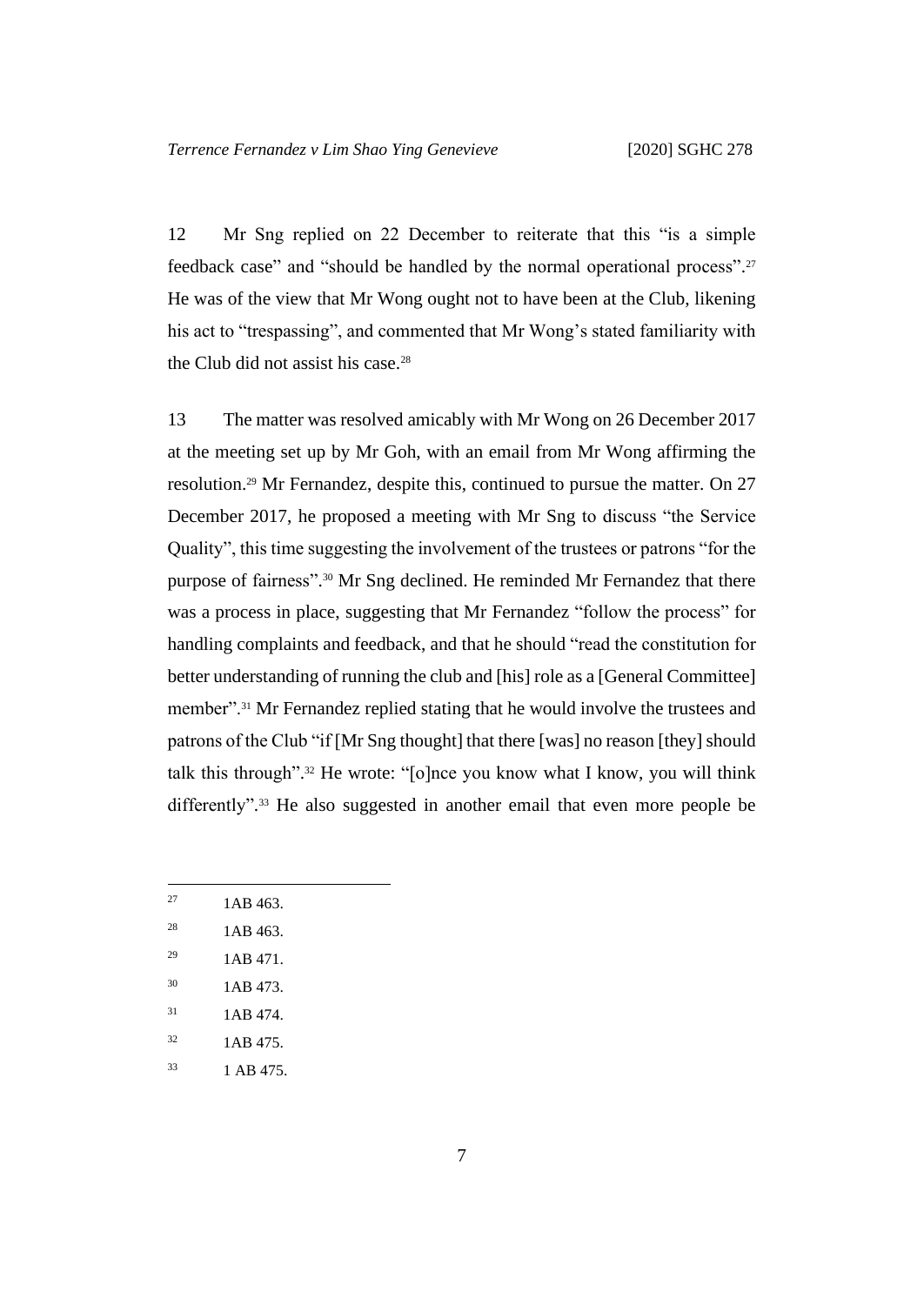involved in the matter: "[w]e should include Say Yeow and Jin Kit since they will be running for President of SGCC next year."34

#### <span id="page-9-0"></span>*Ms Lim's formal complaint*

14 On 4 January 2018, Ms Lim filed a formal complaint against Mr Fernandez ("the Complaint"). Quoting lines from the email correspondence between Mr Fernandez, Mr Sng and Mr Goh, Ms Lim indicated that she had felt victimized and harassed. She complained of Mr Fernandez's allegedly "insulting, threatening remarks and comments against [her]",<sup>35</sup> and took issue with Mr Fernandez's suggestion that she been unreceptive to "any sort of communication or productive suggestions".<sup>36</sup> This was accompanied by a chronology that started with Mr Wong's visit on 8 December 2017 and ending with Mr Fernandez pressing on with a complaint against her despite the matter having been settled amicably with Mr Wong. Mr Goh received Ms Lim's complaint at 6.30 pm, and he forwarded the Complaint, together with his own views ("Goh's Report") to Mr Sng at 7.26 pm.<sup>37</sup>

15 Following this, Mr Sng sent the Complaint to Mr Fernandez on 9 January 2018, requesting a meeting within the next five days, together with the vice president, honorary treasurer and honorary secretary of the Club ("the Club Exco"). <sup>38</sup> Mr Fernandez did not attend such a meeting, despite multiple attempts

 $^{34}$  1 AB 477.

<sup>35</sup> 1AB 529.

<sup>36</sup> 1AB 530.

<sup>&</sup>lt;sup>37</sup> Documents Disclosed under Third Party's 2<sup>nd</sup> Supplementary List of Documents dated 7 September 2020 ("2PBOD") at p 3 and 7.

<sup>38</sup> 1AB 534.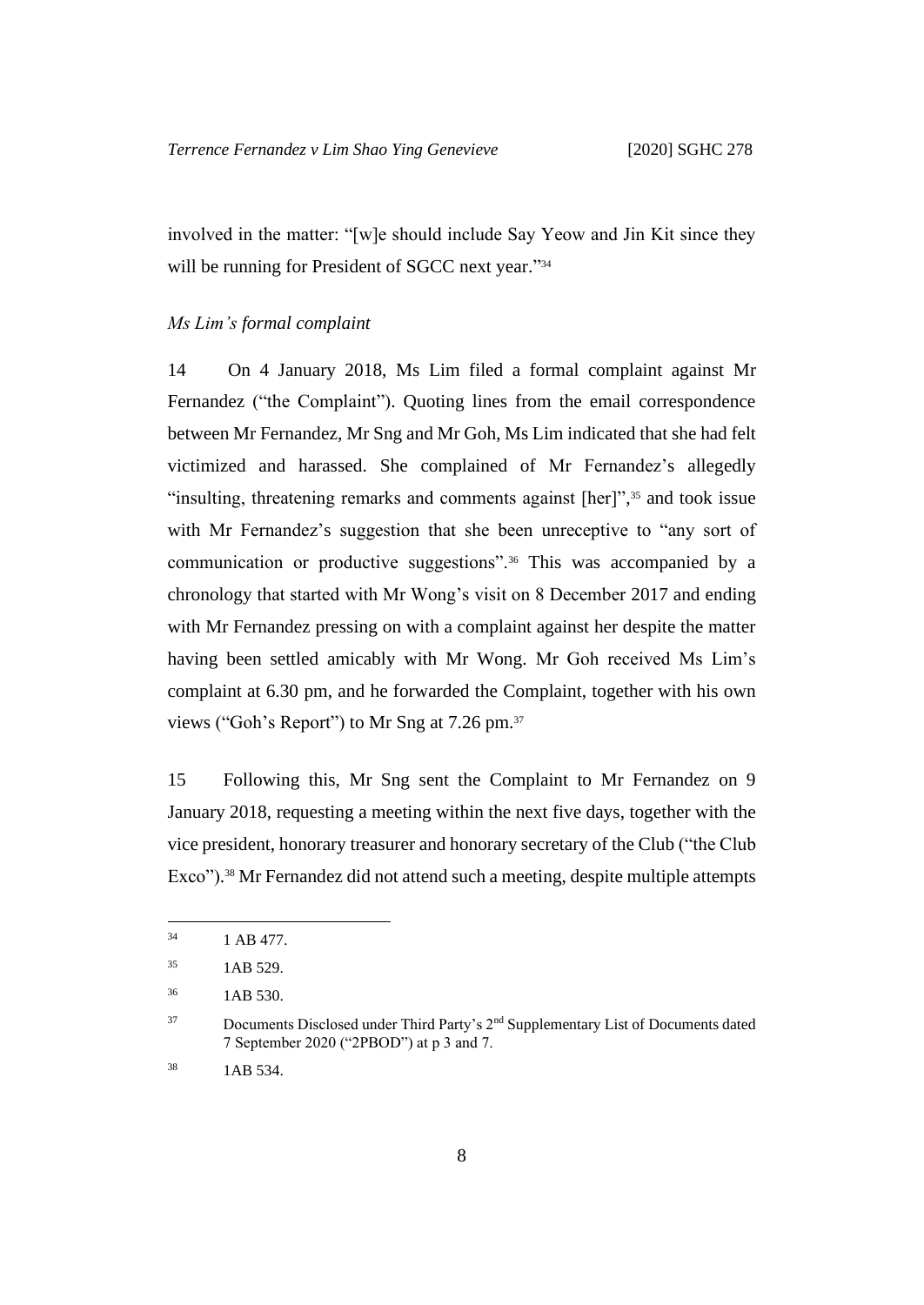to accommodate his schedule.<sup>39</sup> On 12 January 2018, he wrote to ask for specific information of workplace harassment and victimisation "over and above those mentioned".<sup>40</sup> He also stated:<sup>41</sup>

On my part, I would want Ms. Genevieve Lim to retract her allegations against me immediately and apologies [*sic*] for her baseless accusations because I felt there is Defamation and Libel clearly mentioned in her letter.

16 On 15 January 2018, Mr Fernandez sent a further email expressing a willingness to meet. However, he seemed to disagree with Mr Sng's wish to meet to discuss the complaint against him, instead countering that:<sup>42</sup>

Frankly, it is two separate matters. On Ms Genevieve's allegations, I reiterate that she has defamed me and I demand a written apology and a retraction of her allegations before our meet up. Failing which I will have no choice but to seek legal advice on this defamation.

17 After Mr Sng continued to attempt to set up a meeting, Mr Fernandez, while expressing a willingness to meet, was again not available on the suggested dates. He reminded:<sup>43</sup>

On the same note, I want to put on record that the matter on the defamatory letter from Ms. Genevieve Lim to Mr. Goh Juak Kin remains a separate issue between her and me. I have sought legal advice and will be issuing her a letter of demand

- $^{42}$  1AB 547.
- $1AB\,561.$

 $1AB\,566.$ 

<sup>40</sup> 1 AB 544

 $^{41}$  1AB 545.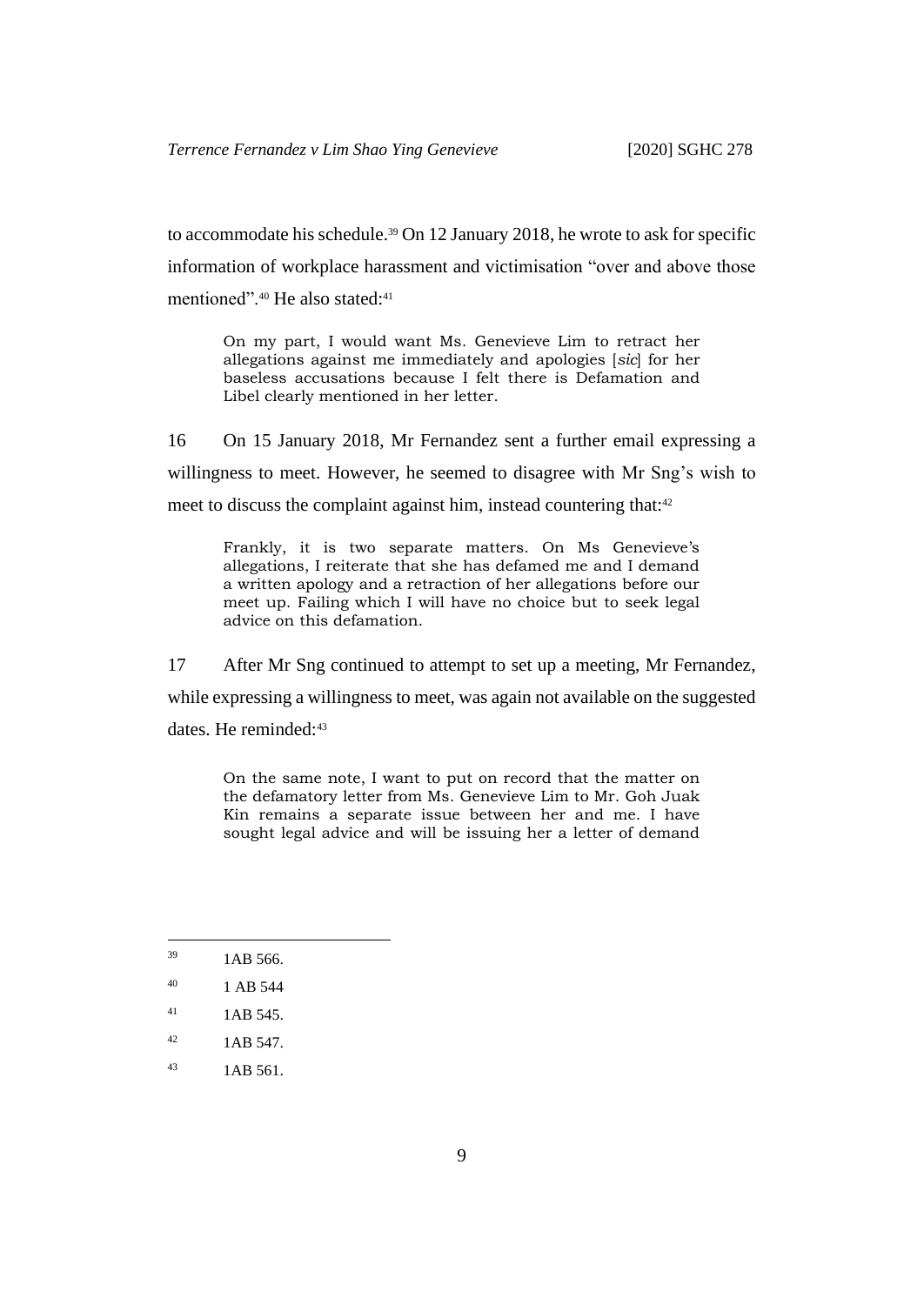soon. This is a 'non-negotiable' matter for discussion during our upcoming, without prejudice meeting.

18 A common date was found for 22 January 2018, but Mr Fernandez again was not available and suggested a deferment. Mr Sng decided that matters were too urgent to be deferred to February. The Exco met without Mr Fernandez on 22 January 2018 as scheduled. 44

19 At the 30 January 2018 General Committee meeting, Mr Fernandez was removed as MRD Chairman.<sup>45</sup> It was communicated to Mr Fernandez that his removal from office were not an assessment of "who is right, or who is wrong".<sup>46</sup> A disciplinary committee ("DC"), staffed by three General Committee members<sup>47</sup> then took over investigations on 7 February 2018.<sup>48</sup> The DC requested Mr Goh for a list of all conduct that Ms Lim was relying upon on 8 February 2018, and 6 and 13 March 2018. <sup>49</sup> This was duly collated by Ms Lim ("the Summary"). On 30 April 2018, Mr Fernandez was served with formal charges ("the Charges"), <sup>50</sup> together with a copy of the Complaint and the Summary. A disciplinary inquiry then commenced.<sup>51</sup>

- <sup>46</sup> 1AB 562; 1AB 567; 1AB 599.
- <sup>47</sup> 2AB 1057
- <sup>48</sup> 1AB 601.
- <sup>49</sup> 1AB 604; 1AB 610; 1AB 618.
- <sup>50</sup> 2AB 752.
- <sup>51</sup> 2AB 752.

<sup>&</sup>lt;sup>44</sup> 1AB 562 to 566.

<sup>45</sup> 1AB 586, Item 9.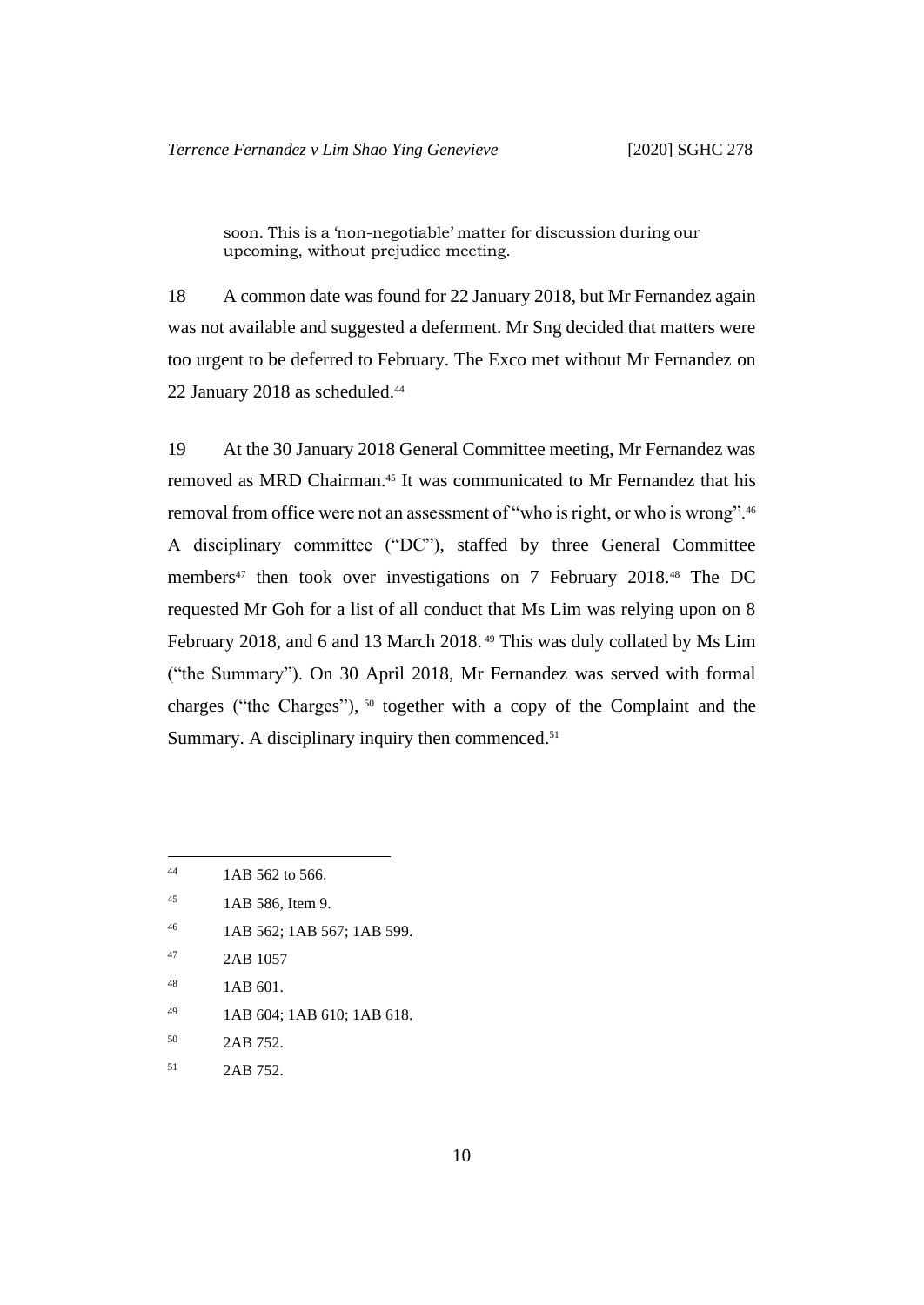20 Before the hearing fully ran its course,<sup>52</sup> a new team of General Committee members were voted into office on 24 June 2018. Mr Fernandez was elected president of the Club, together with a new crop of General Committee members.<sup>53</sup> Mr Goh and Ms Loke resigned on 24 June 2018,<sup>54</sup> while Ms Lim resigned on 11 July 2018.<sup>55</sup> A new DC was constituted, and the charges were dismissed by the new DC on 4 September 2018.<sup>56</sup>

#### <span id="page-12-0"></span>**The suit, and issues to be determined**

21 On 20 February 2019, Mr Fernandez filed this suit against the defendants. He claimed that the Complaint and the Summary were "false and published maliciously", <sup>57</sup> that Ms Lim's conduct had caused "harassment, alarm or distress",<sup>58</sup> and that the two defendants (Ms Lim and Mr Goh) had conspired with each other "to defame [Mr Fernandez] by making and publishing the Complaint and/or the Summary".<sup>59</sup> The Conspiracy, he claimed, had been an attempt to besmirch his good name, sabotage his bid for Club presidency and to "hinder or prevent further inquiry" into a lease which the Club had granted to a child-care business at 22 Kensington Park Road more than 10 years ago.<sup>60</sup> The

- <sup>58</sup> Statement of Claim at para 73.
- <sup>59</sup> Plaintiff's Closing Submissions dated 30 October 2020 ("PCS") at para 250.

<sup>52</sup> 2AB 776; 2AB 836.

<sup>53</sup> 3AB 1249, Item 9

<sup>54</sup> 2AB 853 to 854.

<sup>55</sup> 2AB 865.

<sup>56</sup> 2AB 888.

<sup>57</sup> Mr Fernandez's Statement of Claim dated 25 March 2019 ("Statement of Claim") at paras 24, 43 and 71.

<sup>60</sup> Statement of Claim at para 78.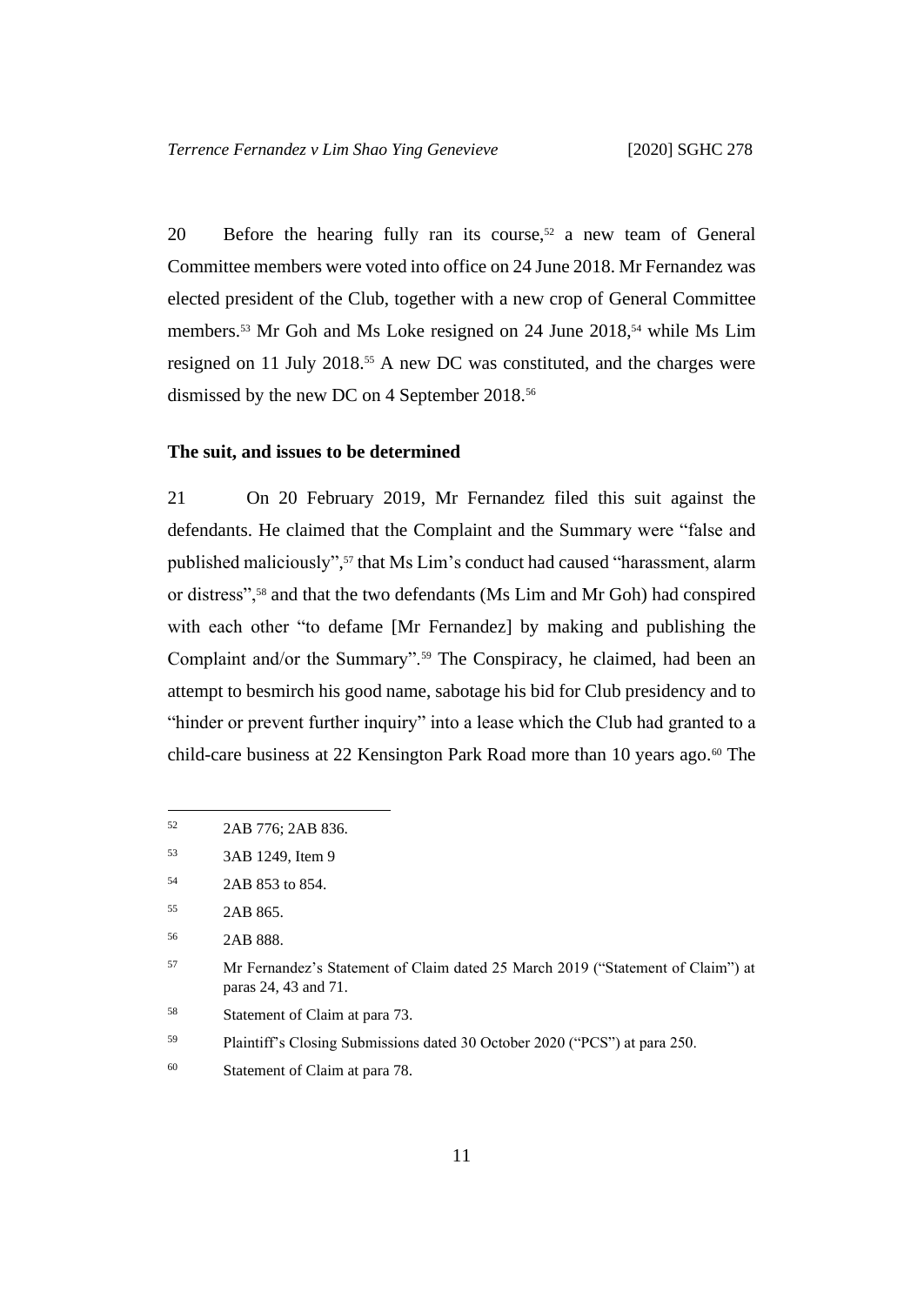Statement of Claim did not make clear whether he was pursuing a case in lawful or unlawful means conspiracy. Finally, Mr Fernandez claimed that Mr Goh had "failed or neglected to properly conduct the investigation into the facts alleged in the Complaint and the Charge".<sup>61</sup>

22 Ms Lim denied all allegations. She averred that the Complaint and Summary had been true in substance and in fact.<sup>62</sup> Accordingly, the statements contained therein had been justified. Ms Lim also claimed that the Complaint and Summary had been published on an occasion of qualified privilege.<sup>63</sup> As for the allegations of harassment, Ms Lim contended that at all times, she had only been seeking to protect herself from workplace harassment and victimization.<sup>64</sup> There had been no intention to be malicious, or to cause harassment, alarm or distress. With regard to the alleged conspiracy, both Mr Goh and Ms Lim flatly denied the existence of any such conspiracy.<sup>65</sup>

23 Finally, with regard to the alleged negligence and breaches of duty, Mr Goh responded in three ways. First, the duty was denied. Second, Mr Fernandez's standing to bring suit was questioned - such a duty, even if

<sup>64</sup> Ms Lim's Defence at para 12.

<sup>61</sup> Statement of Claim at para 80.

<sup>62</sup> Ms Lim's Defence at para 10.

<sup>63</sup> Ms Lim's Defence at para 11.

<sup>65</sup> Ms Lim' Defence at para 13; Mr Goh's Defence at paras 7, 10, 12 and 14.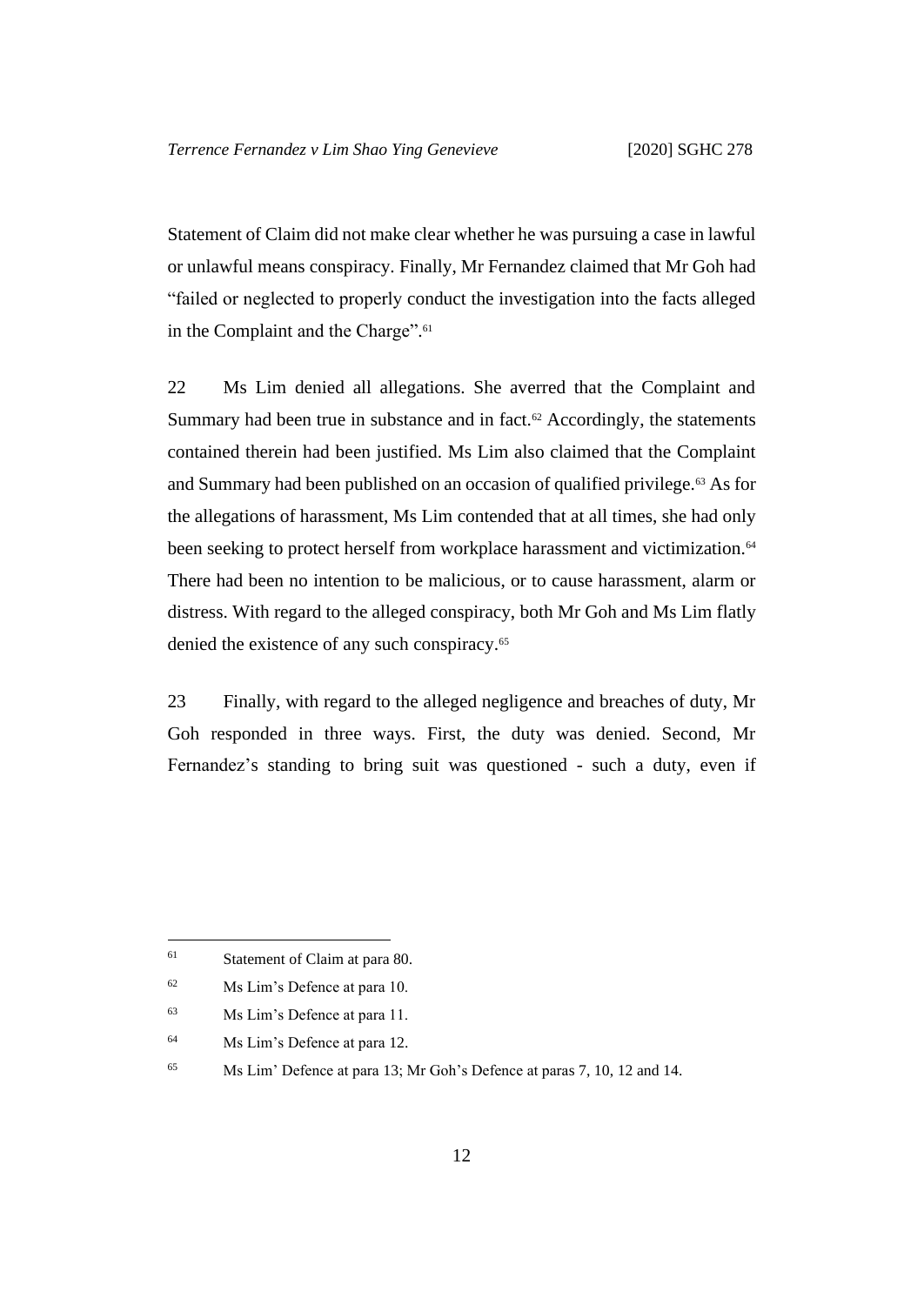accepted, would be owed to the Club and not to Mr Fernandez. Third, Mr Goh denied that Mr Fernandez had suffered any losses at all.<sup>66</sup>

24 Mr Goh joined the Club as a third party, which counterclaimed against him. Mr Goh and the Club settled mid-way through trial, and leave was granted to discontinue their claim and counterclaim against each other.

25 The remaining claims raise four issues:

(a) whether the Complaint and Summary were defamatory and if so, whether any defences to the allegations of defamation applied;

(b) whether the defendants (Mr Goh and Ms Lim) had engaged in the Conspiracy;

(c) whether Ms Lim's conduct amounted to harassment under ss 3 and/or 4 of the POHA, read with s 11 of the POHA; and

(d) whether Mr Goh had been negligent in discharging his duties as General Manager.

# <span id="page-14-0"></span>**Defamation**

26 The elements of defamation were set out in *Golden Season Pte Ltd and others v Kairos Singapore Holdings Pte Ltd and another* [2015] 2 SLR 751 at [35]. The requirements are:

(a) a statement bearing a defamatory meaning;

<sup>66</sup> Mr Goh's Defence at para 13.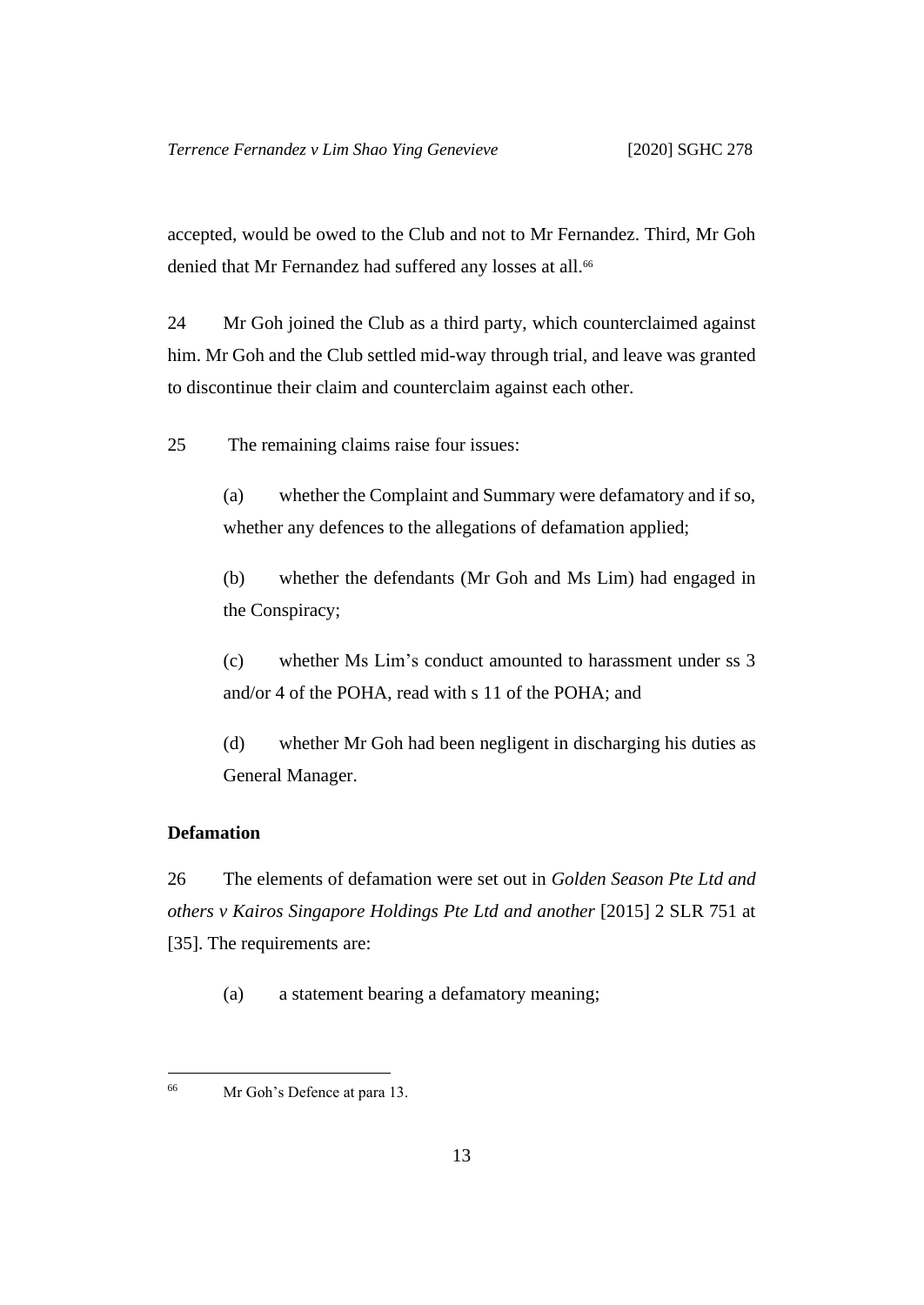- (b) that the statement was published to a third party; and
- (c) reference made to the complainant within the statement.

27 The last two elements are not disputed. The Complaint was made to Mr Goh, a third party. The Summary was given to the DC, a third party as well. Reference was made to Mr Fernandez. The issue is whether the statements complained of bear a defamatory meaning, and if so, whether any defences apply. Before I address the substantive questions, I turn first to the preliminary matter of pleadings.

#### <span id="page-15-0"></span>*Has the defamatory statement been properly pleaded?*

28 Generally, it is accepted that "[t]he words used in the defamatory utterance or in the defamatory publication are material facts and thus, must be pleaded": Doris Chia, *Defamation: Principles and Procedure in Singapore and Malaysia* (LexisNexis, 2016) at para 19.11 ("*Doris Chia*"). As in the present case, when "the claimant is suing in respect of words contained in a book or a long 'feature' article in a newspaper […] it will not be appropriate to set out the article or book in its entirety": Alastair Mullis *et al*, *Gatley on Libel and Slander*  (Sweet & Maxwell, 12th Ed, 2013) at para 26.12 ("*Gatley*"). Instead, the claimant must clearly identify the particular passages complained of (*Gatley* at para 26.12), and he/she must clearly plead the defamatory meaning or meanings which he claims were borne by the words or other publications of which he/she complains: *Gatley* at para 26.20.

29 Mr Fernandez's claim specifies two incidents of defamation, the Complaint and the Summary. I deal with the Summary first, because its characterisation on the pleadings is the more problematic of the two.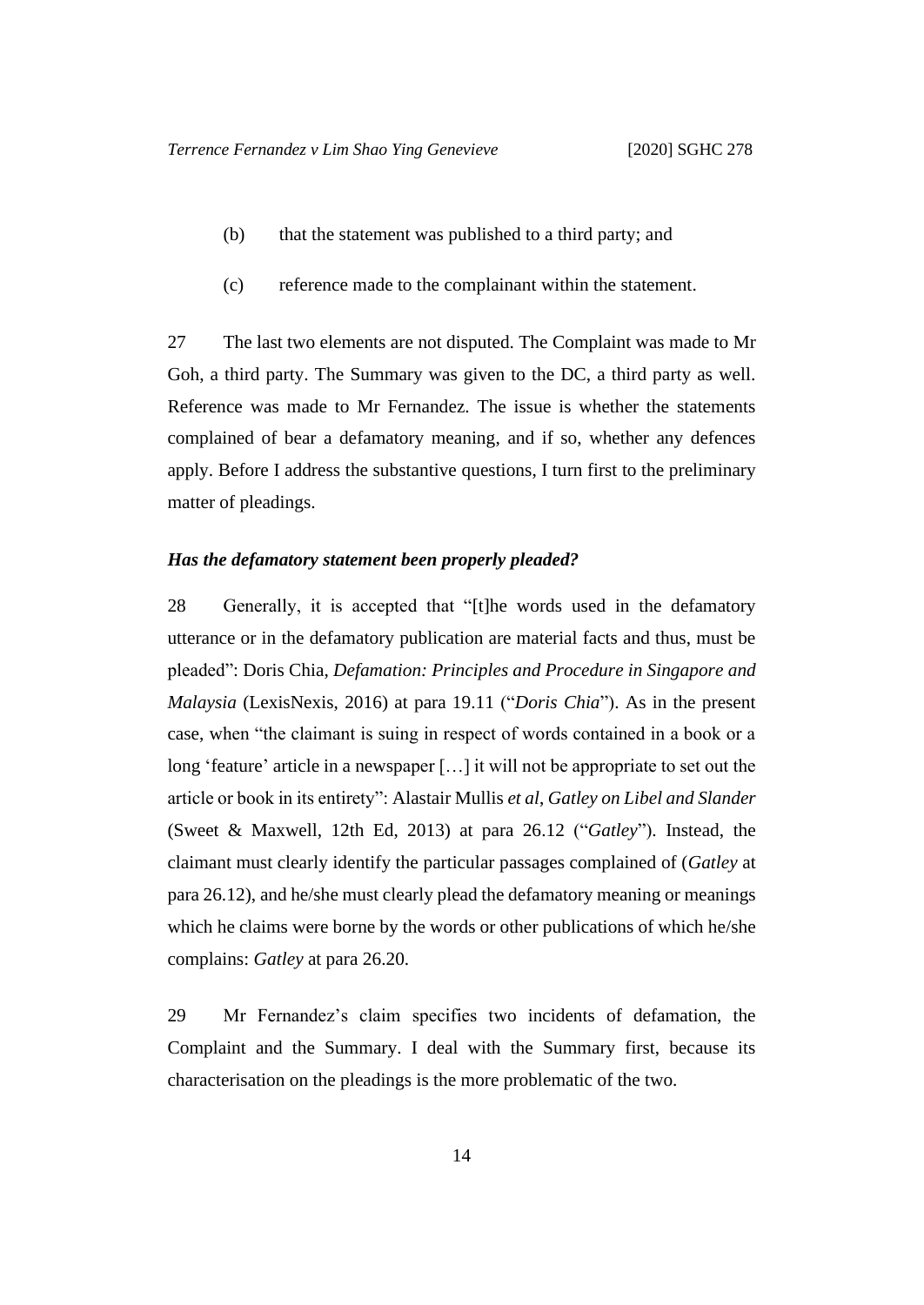#### <span id="page-16-0"></span>*The Summary*

30 In the present case, Mr Fernandez's Statement of Claim did not cite any part of the Summary at all. He merely rephrased it (in his own words) as an annex to his Statement of Claim. He did not specify what parts he was relying on for his claim and how those parts were defamatory.<sup>67</sup> His Statement of Claim merely asserted that the Summary, like the Complaint, was false and published maliciously.<sup>68</sup>

31 The role of pleadings is fundamental to natural justice and the fair conduct of trial. They define the issues between the parties and impose structure on the proceedings. Natural justice is at play as well. The plaintiff's pleadings inform the defendant of the case to meet. These concerns are particularly pronounced in defamation suits since it is "an area where there are bound to be subtle distinctions": *Lait v Evening Standard Ltd* [2011] 1 WLR 2973 at [27]. Mr Fernandez's pleadings severely fell short of the standard expected.

32 *DDSA Pharmaceuticals Ltd v Times Newspapers Ltd and another*  [1972] 3 All ER 417 ("*DDSA Pharmaceuticals*") provides much guidance on how to address such defective pleadings. There, the defendants published an illustrated article entitled "The Great Drug Fraud" ("the *DDSA* article"). The titular fraud described in the article involved some "chemists" (pharmacists) dispensing cheap imitation drugs to the patient but claiming from the National Health Service the full cost of the brand-name drug. The plaintiff was supposedly implicated by an imputation that they had supplied the cheaper imitation drugs and had also shut their eyes to the fraud perpetrated by the

<sup>67</sup> Statement of Claim at para 71.

<sup>68</sup> Statement of Claim at paras 24 and 71.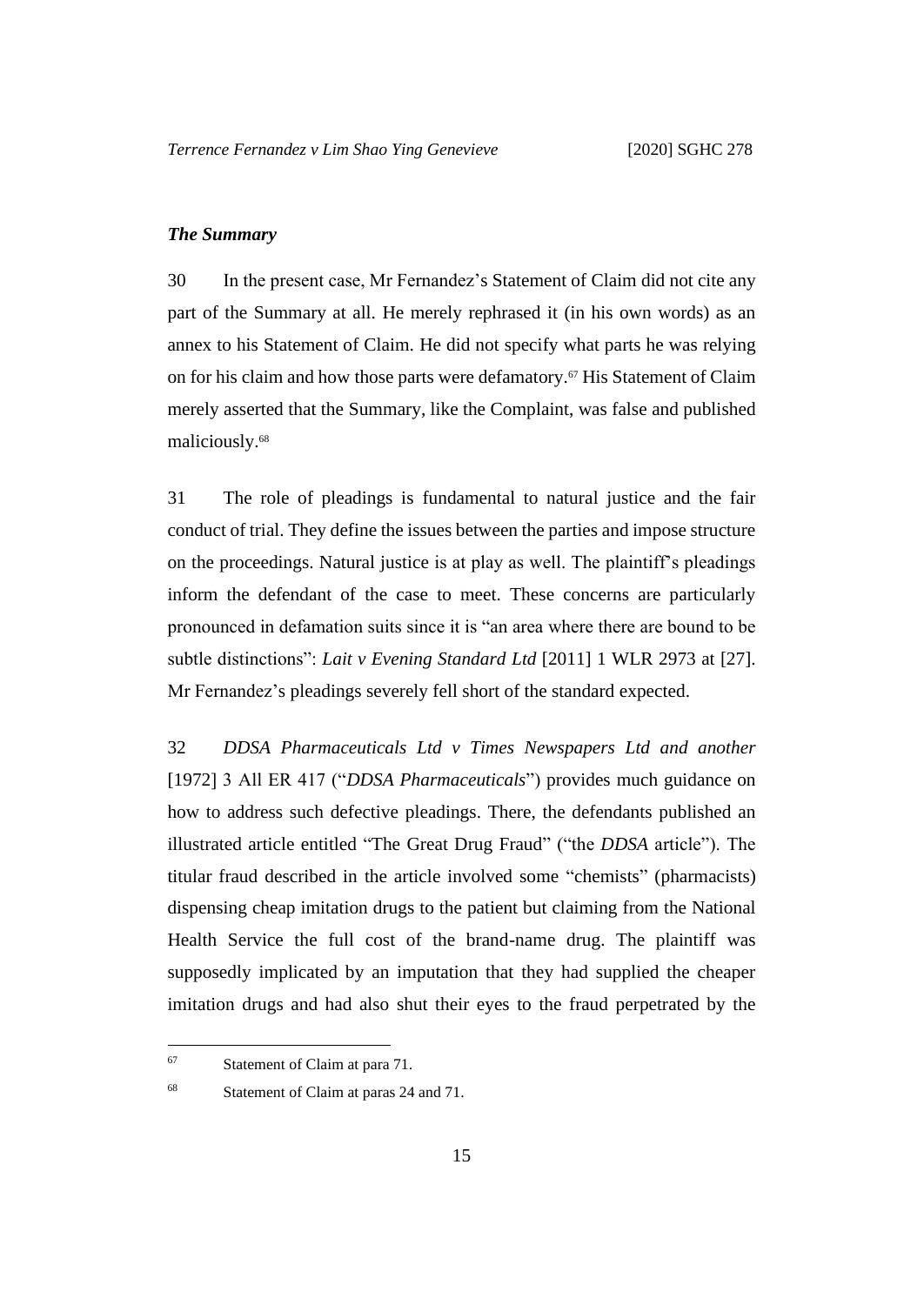pharmacists. In its pleadings, the plaintiff simply stated that the article had been falsely and maliciously published, that its reputation had been seriously injured, and enclosed a copy of the article in its statement of claim. Being so bereft of particulars, the claim was struck out at first instance and the order was later upheld by the English Court of Appeal.

33 Much in the same way, the parts of the Statement of Claim relating to the Summary (paragraphs 43 and 71) are defective. The Summary is an A3 sized table, containing some 29 incidents which Ms Lim alleges are examples of workplace harassment, victimization and "sabotage".<sup>69</sup> It is unclear which of these listed incidents Mr Fernandez takes issue with. Much like the *DDSA* article, the Summary was foisted "on to the defendant […] without picking out the parts said to be defamatory": *DDSA Pharmaceuticals* at 419F – 419G. It too, like the *DDSA* article, was a mixed bag of accusations – some parts clearly portrayed Mr Fernandez unflatteringly ("[Mr Fernandez] was difficult when called upon to help with interviews";<sup>70</sup> "[Mr Fernandez] sow [*sic*] discord between MR and Ms Wong Sook Yee");<sup>71</sup> some appeared to be fairly trivial complaints ("asking [Mr Fernandez] to be around for token of appreciation for Cambridge Kids performance. [Mr Fernandez] was late.");<sup>72</sup> while others were neutral observations ("[Mr Fernandez] wanted to update at [General Committee] meeting that [Ms Lim] would develop a sales  $\&$  marketing program that will bring in \$1.35m for the next financial year").<sup>73</sup> To characterise the

<sup>69</sup> 2AB 630.

<sup>70</sup> 2AB 630

 $71$  2AB 630

 $72$  2AB 630

<sup>73</sup> 2AB 630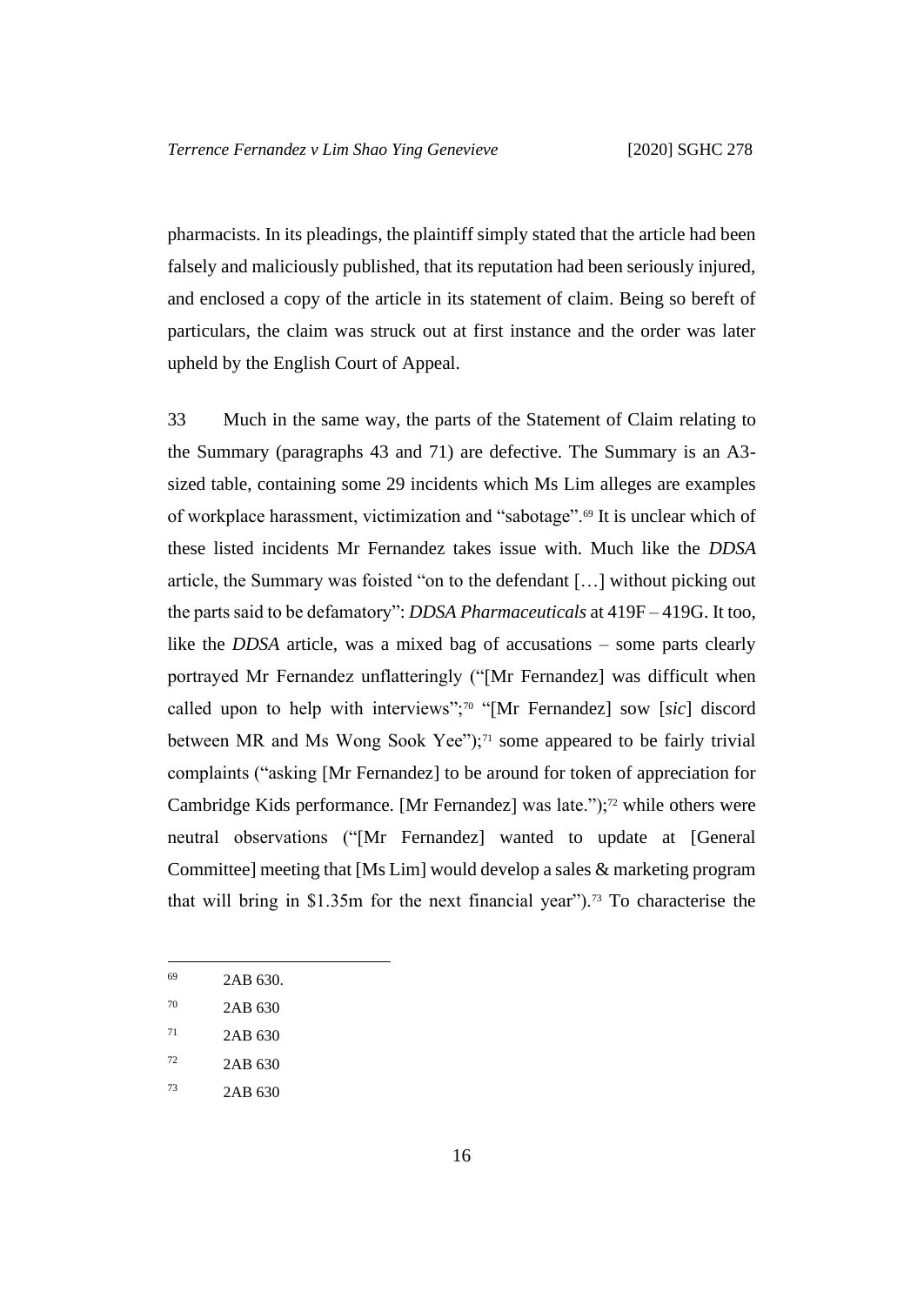entire Summary as defamation is, as Lord Denning put it in *DSSA Pharmaceuticals* (at 419G), "highly embarrassing".

34 There is, in sum, no discernible cause of action in defamation in the part of the Statement of Claim concerned with the Summary that the defendants could fairly be asked to respond to, I therefore dismiss the part of the claim relating to the Summary.

#### <span id="page-18-0"></span>*The Complaint*

35 As the for Complaint, Mr Fernandez reproduced it in the Statement of Claim in its entirety but omitted to specify which parts of the Complaint were alleged to be defamatory. As Williamson J put it in *Scott* at 339 to 340:

… it must be a rare case where a plaintiff can plead a whole article without particularising the passages in the article that he complains of. It may be appropriate to plead the whole article in order to claim that certain passages or libellous statements take their meaning from the article as a whole, but in order to focus the dispute it is important that the allegedly defamatory passages be sufficiently identified.

36 Having failed to specify those, it naturally followed that Mr Fernandez also failed to plead what was the defamatory meaning being imputed. Moreover, he did not plead his case as to what exactly about those words were supposedly defamatory.<sup>74</sup> Nor has he pleaded any legal innuendo.

#### <span id="page-18-1"></span>*Whether the Complaint was defamatory*

37 The meaning of the impugned statement is that which is understood in its natural and ordinary sense. This, in turn, would be the meaning which,

<sup>74</sup> Mr Fernandez's Statement of Claim at para 24.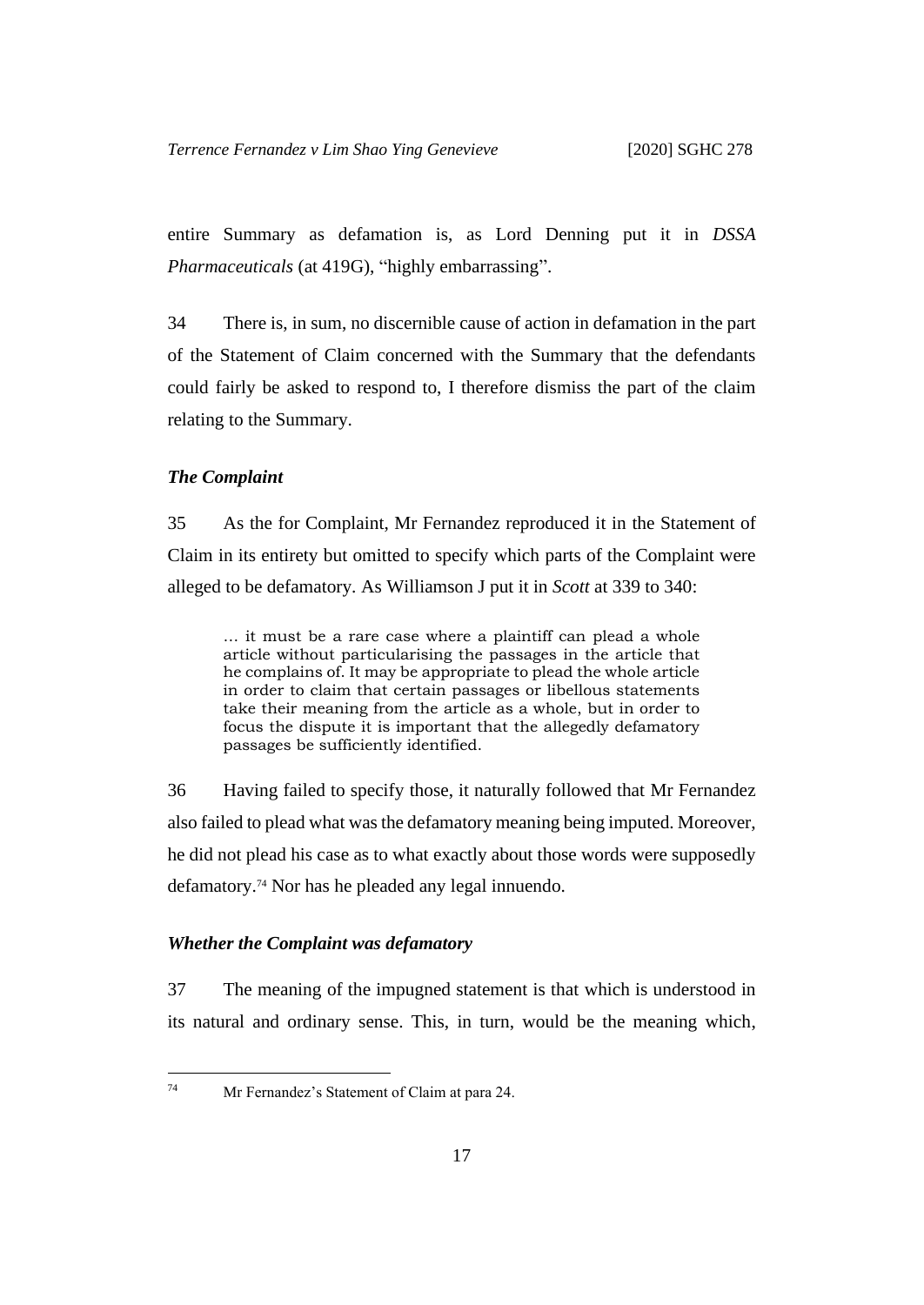objectively speaking, was conveyed to an ordinary, reasonable person. Such a person is neither unduly suspicious nor avid for scandal, but capable of reading between the lines and drawing inferences: *Chan Cheng Wah Bernard and others v Koh Sin Chong Freddie and another appeal* [2012] 1 SLR 506 at [18] ("*Bernard Chan*"). Further, the standard is not pegged to *any* ordinary, reasonable person. The inquiry looks to the class of readers or hearers to whom the alleged defamatory words were published and determines what an ordinary reasonable person in such a position would have understood the words to mean: *Bernard Chan* at [19]. The impugned statement is defamatory in nature if it tends to (Gary Chan & Lee Pey Woan, *The Law of Torts in Singapore* (Academy Publishing, 2nd Ed, 2016) ("The Law of Torts") at para 12.015):

- (a) lowers the plaintiff in the estimation of right-thinking members of society generally;
- (b) causes the plaintiff to be shunned or avoided; or
- (c) exposes the plaintiff to hatred, contempt or ridicule.

38 Here, the readers of the Complaint would have been either the DC or Mr Goh (who served as the DC's communicative conduit). Other readers would have been members of the Club's Exco and the new DC that was constituted after the Club elections in June 2018. While Mr Fernandez contended in his closing submissions that the General Committee would have read it,<sup>75</sup> none of the documents support his contention.<sup>76</sup> Whereas the Complaint was dealt with at a 30 January 2018 General Committee meeting, it appears from the minutes

<sup>75</sup> PCS at para 82.

<sup>76</sup> 1 AB 567; 1 AB 586.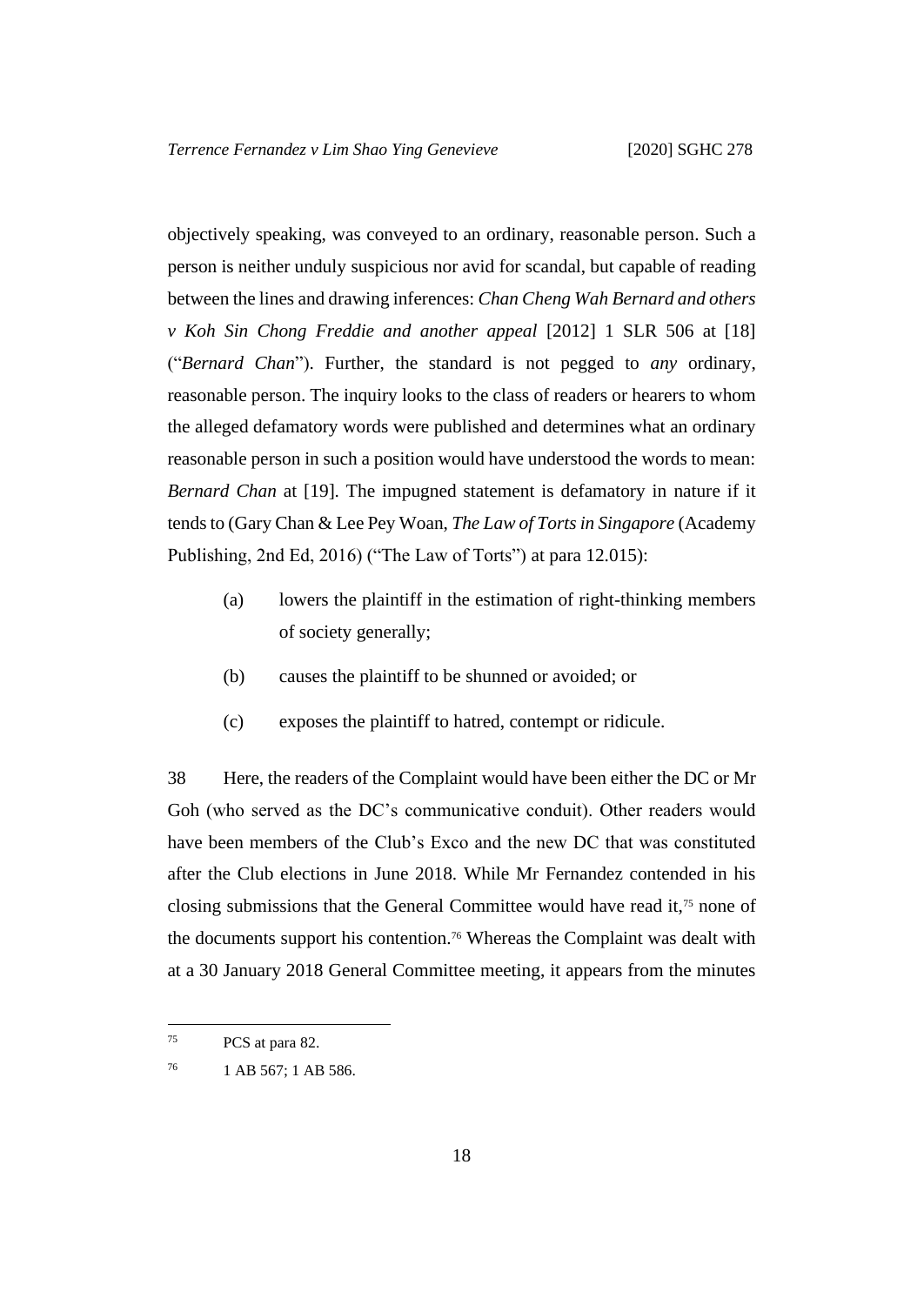that Mr Sng merely referenced the Complaint by explaining it had been brought to the Exco's attention, rather than referring to its details. <sup>77</sup> The readership, in any event, would have been select office-bearers in the Club, who would have approached the issue on the basis of a workplace complaint. Therefore, the "ordinary reasonable person" would be someone occupying such a position of leadership with the general knowledge and perspective attendant to it. This was accepted by Mr Fernandez in his closing submissions as well.<sup>78</sup>

39 What would such an ordinary reasonable person have been apprised of? First, he/she would have been apprised of the nature of the document. It is a complaint. The allegations would not have been taken at face value, in much the same way that words uttered by someone's enemy would be regarded with scepticism by a third-party audience: *Segar Ashok v Koh Fonn Lyn Veronica and another suit* [2010] SGHC 168 at [100]. Second, the ordinary reasonable person would have understood the Complaint to be part of a larger disciplinary framework. The truth of Ms Lim's allegations would, in other words, be unsettled until due process has been accorded to it. Indeed, the readership (especially the two DCs) would have been *expected* to reserve judgment on the veracity of Ms Lim's allegations.

<span id="page-20-0"></span>40 In my view, the natural and ordinary meaning of the words in the Complaint was that Mr Fernandez was "damaging and disruptive" or that he "micromanaged". Was this, however, capable of being defamatory in law? I think not. The sting of any insult was neutralised by the context of the publication. It is trite that allegedly defamatory words must be understood

 $^{77}$  1AB 586.

<sup>78</sup> PCS at para 74.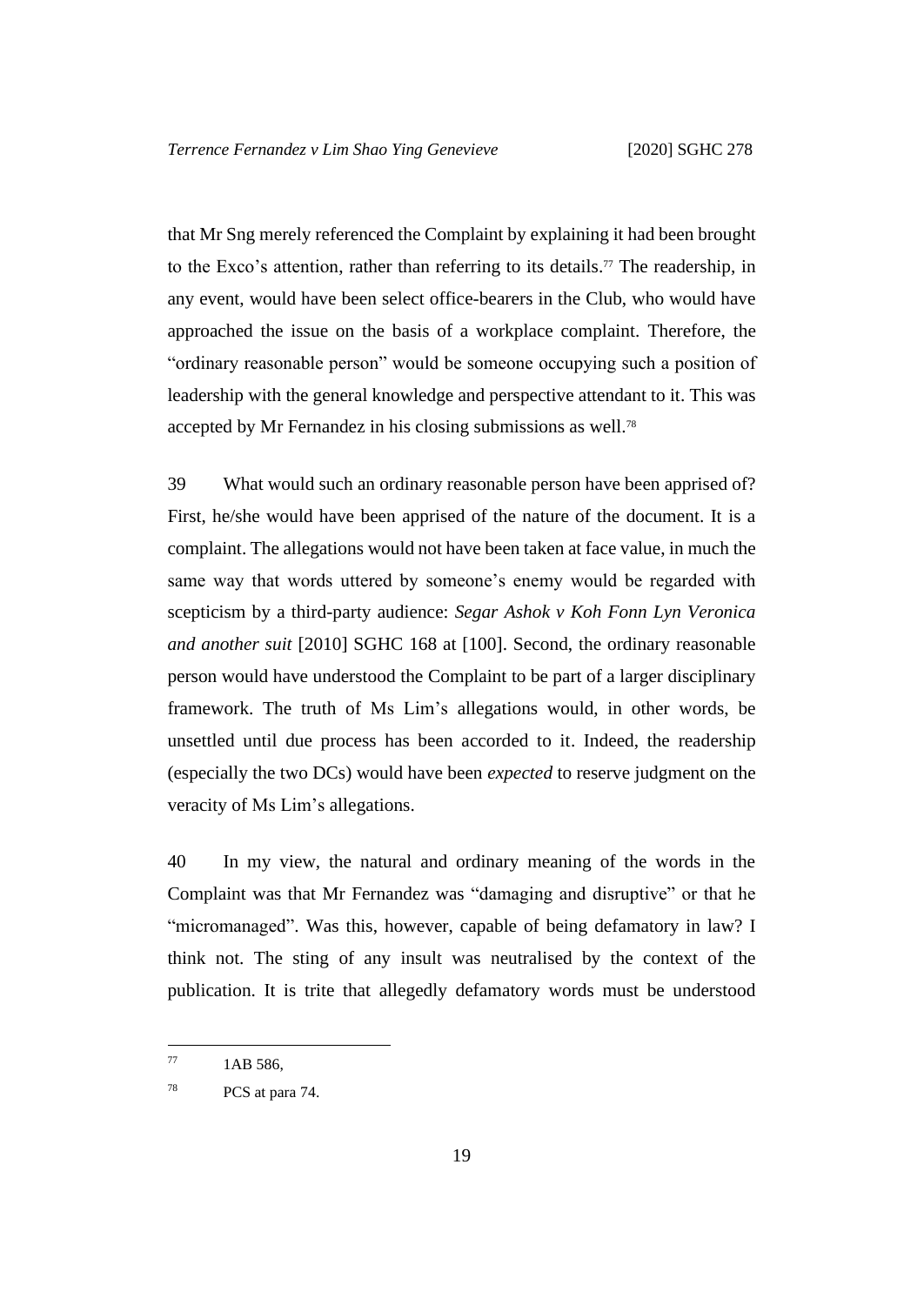within their context: *Gatley* at para 3.30. Taken in its proper context, the Complaint would have been understood as part of a workplace complaint that necessarily entails levying allegations. This in turn, would necessarily attract a certain degree of fair-minded scepticism from the ordinary reasonable reader who was privy to the Complaint. In the light of the particular audience and the context, Mr Fernandez's suggestion in his closing submissions that the words in the Complaint amounted to calling him a "sociopath"<sup>79</sup> held no water. The context would have necessarily called for cautious reading and that such circumspection would have neutralized the sting of the publication.

## <span id="page-21-0"></span>*Defences – Qualified Privilege and Justification*

41 Though no longer necessary, I address the defences for completeness.

#### <span id="page-21-2"></span><span id="page-21-1"></span>*Qualified privilege*

42 As stated in *Doris Chia* at para 11.6, qualified privilege may arise where:

(a) the statements were made between parties who share a common or mutual interest in the subject matter of the communication;

(b) the statements were made due to the existence of a duty (whether legal, social or moral) or interest on the part of the defendant to make the statement and a corresponding duty or interest on the part of the recipient to receive it;

<sup>79</sup> PCS at paras 80 - 81.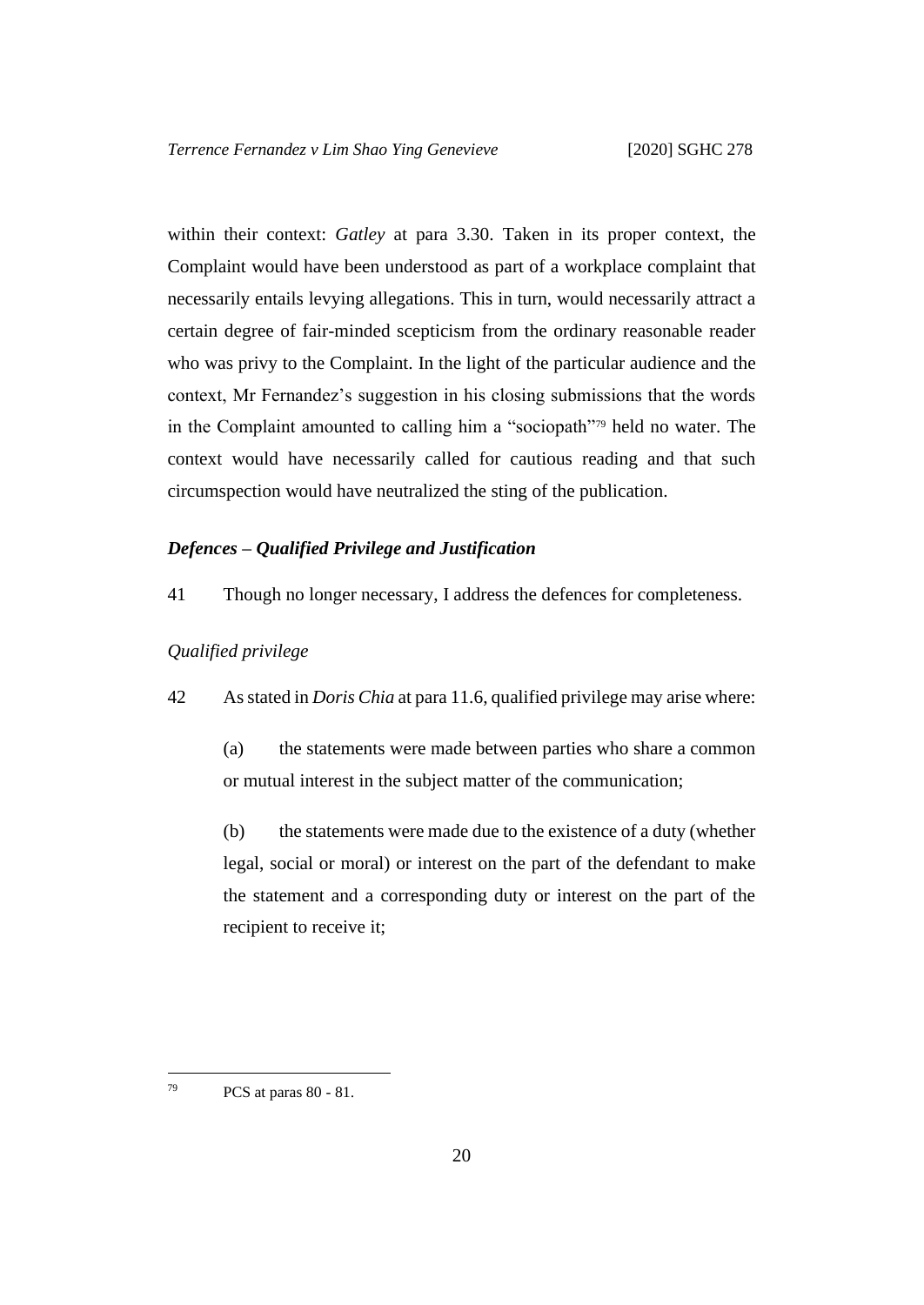(c) the statements were made in the protection of the statementmaker's self-interest and the recipient has a corresponding interest or duty in relation to the statement; or

(d) they are fair and accurate reports of judicial or parliamentary proceedings.

43 The defence may be defeated by proof of express malice. Malice, for such purposes, focuses on the motive of the defendant (as opposed to the honesty of the defendant's belief): *Basil Anthony Herman v Premier Security Co-operative Ltd and others* [2010] 3 SLR 110 at [60].

44 In my view, the present case is a paradigmatic example of a statementmaker protecting his/her self-interest, with the recipient having a corresponding interest in receiving such information. A *bona fide* workplace complaint is typically filed by the employee with a view to addressing any mistreatment experienced by him/her at the workplace. The right-minded employer – concerned with ensuring a safe and congenial workplace – would naturally be interested in hearing these complaints. Here, Ms Lim reported feeling victimized and harassed, and that her job security was under threat.<sup>80</sup> She was looking out for herself in raising her grievances. The Club in turn, was interested in hearing those complaints. In fact, its staff handbook encouraged employees to step forward with their grievances.<sup>81</sup>

45 *D v Kong Sim Guan* [2003] 3 SLR(R) 146 ("*Kong Sim Guan*") is a case in point. There, the plaintiff lodged a complaint to the Singapore Medical

<sup>80</sup> 1AB 529.

<sup>81</sup> 1AB 36; 1AB 515.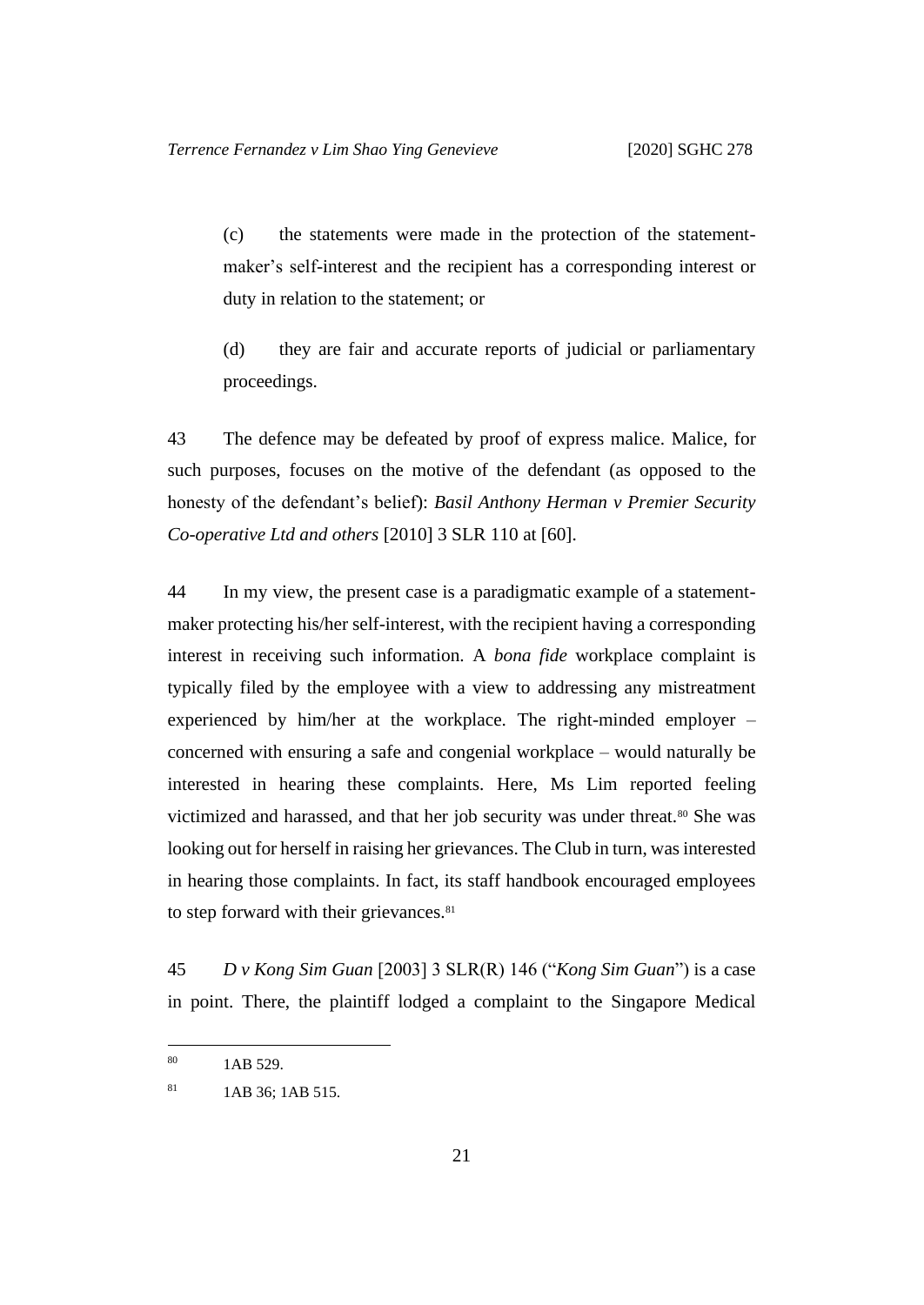Council ("SMC"), alleging that the defendant ("Dr Kong") had been negligent in his examination of the plaintiff's child, and had come "to the wrong conclusion that the child had been sexually assaulted by [the plaintiff]": *Kong Sim Guan* at [84]. Dr Kong was called on by the SMC to respond to the plaintiff's complaint ("the Rebuttal"). This Rebuttal was later singled out by the plaintiff as being defamatory: *Kong Sim Guan* at [89]. Rajendran J dismissed the suit and held, *inter alia,* that the Rebuttal had been published on an occasion of qualified privilege: *Kong Sim Guan* at [96].

46 Ms Lim's Complaint, much like Dr Kong's Rebuttal, was motivated by a desire to protect herself. Much as how Dr Kong's Rebuttal was rooted in "the need to defend his professional reputation" (*Kong Sim Guan* at [96]), Ms Lim's complaint stemmed from fears about her job security.<sup>82</sup> The Club's DC had a corresponding interest in receiving Ms Lim's Complaint, much like SMC's Complaints Committee in relation to Dr Kong's Rebuttal. In these circumstances, I find that Ms Lim's Complaint amply falls within the ambit of this defence's protection.

47 The Complaint could also be characterised as a statement given under circumstances where the statement maker and the recipient shared a common interest in the communication of the statement. The communication of Ms Lim's workplace complaint would be in everyone's common interest. Mr Goh, as Ms Lim's supervising officer, would be interested in matters that affected the welfare of those under his charge. Mr Sng, as the Club's then-president, would have been interested in matters that affected the smooth operation of the Club, as well as any matter that involved one of his General Committee members.

<sup>82</sup> 1AB 529.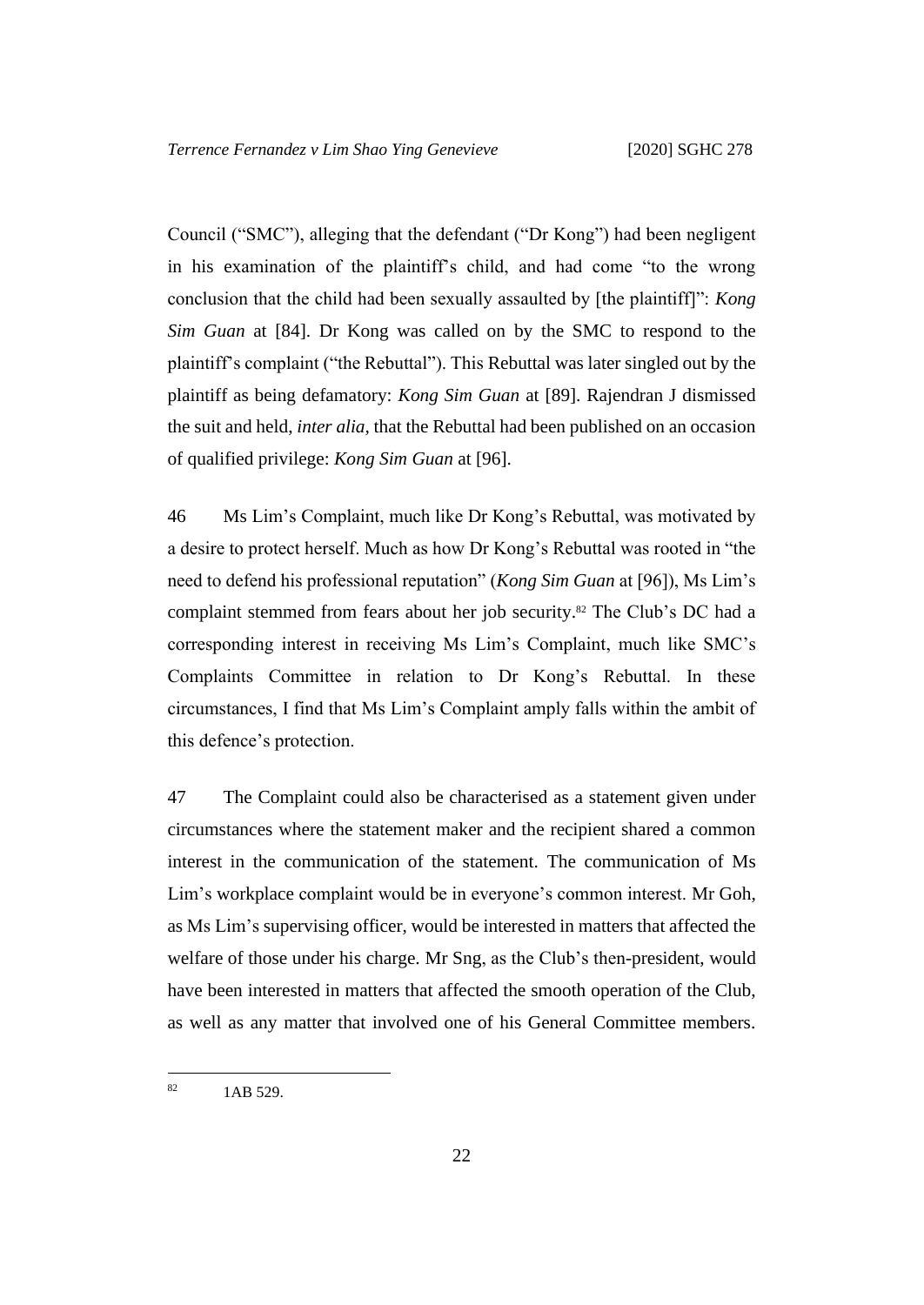Doubtlessly, it would also have been of interest to members of the two DCs. Everyone's interests aligned.

48 Against this, Mr Fernandez simply contends in his closing submissions that Ms Lim "does [not] have any right to imagine attacks against her". <sup>83</sup> This misunderstands the purpose of this defence. The defence of qualified privilege recognizes that certain statements are protected for the common convenience and welfare of society and that the law accommodates some situations where candour would promote public good (*Low Tuck Kwong v Sukamto Sia* [2014] 1 SLR 639 at [58]). Willes J in *Huntley v Ward* (1859) 141 ER 557 at 559 noted that:

… In such cases, no matter how harsh, hasty, untrue or libellous the publication would be but for the circumstances, the law declares it privileged because the amount of public inconvenience from the restriction of freedom of speech or writing would far outbalance that arising from the infliction of a private injury ...

49 In other words, there is a certain degree of latitude afforded to those who fall under the protection of qualified privilege, subject to the recognized exception that proof of express malice would extinguish the privilege (see *Doris Chia* at para 13.20). Ms Lim's genuine interest in seeking redress for her grievances planted her firmly within the ambit of this defence.

<span id="page-24-0"></span>50 Her *bona fide* motives were evinced by two things. First, there was a long, documented history of her disagreements with Terrence.<sup>84</sup> Second, nothing about the Complaint suggested that it had been motivated by vindictiveness or

<sup>83</sup> PCS at para 200.

<sup>&</sup>lt;sup>84</sup> Juak Kin's AEIC – Exhibit GJK-9 at pp  $115 - 116$ .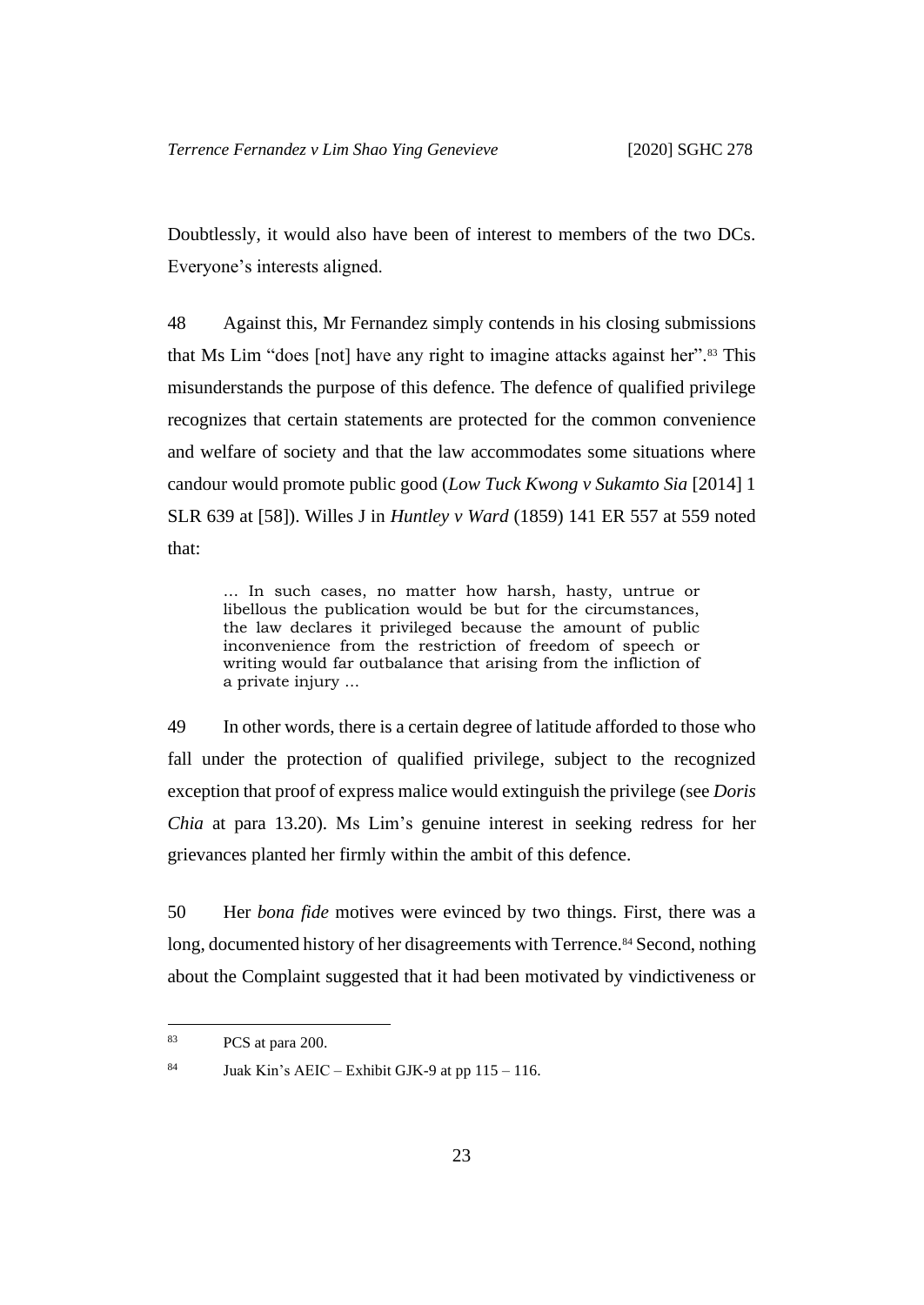spite. In fact, prior to lodging a formal complaint, she had first agreed to a mediation brokered by Mr Sng and had shaken hands with Mr Fernandez at the end of the session.<sup>85</sup> This in my opinion, was clearest proof that not only was Ms Lim feeling genuinely distressed, but also that she was interested in seeking a resolution to her problems. In my view, the search for a resolution to her woes was the impetus for her Complaint. This being her motive for launching the Complaint, the corollary to my findings here is that Ms Lim did not publish the Complaint with malice.

51 Mr Fernandez disagrees. He has three arguments. First, he argues that the mere fact that he was "targeted" by the Complaint and Summary, suggested that Ms Lim had intended to injure him.<sup>86</sup> This, he submits, is proof of her malice. While Mr Fernandez was indeed the subject of the Complaint and while he may indeed have felt aggrieved, it does not follow that Ms Lim had *intended* to injure him. I do not accept that an inference of malice automatically arises.

52 Second, Mr Fernandez argues that it was malicious of Ms Lim to include multiple extraneous allegations which were not related to the Alfred Wong incident in the Summary. <sup>87</sup> In my view, there was nothing malicious about Ms Lim referencing other instances of harassment. She was simply substantiating her point that her grievance stemmed from a long pattern of behaviour exhibited by Mr Fernandez ("This is not the first time I subject myself to workplace harassment and victimi[s]ation. [Mr Fernandez] has constantly made insulting,

<sup>85</sup> 1AB 297.

<sup>86</sup> PCS at paras 203(b) and 257.

<sup>87</sup> PCS at para 203(c)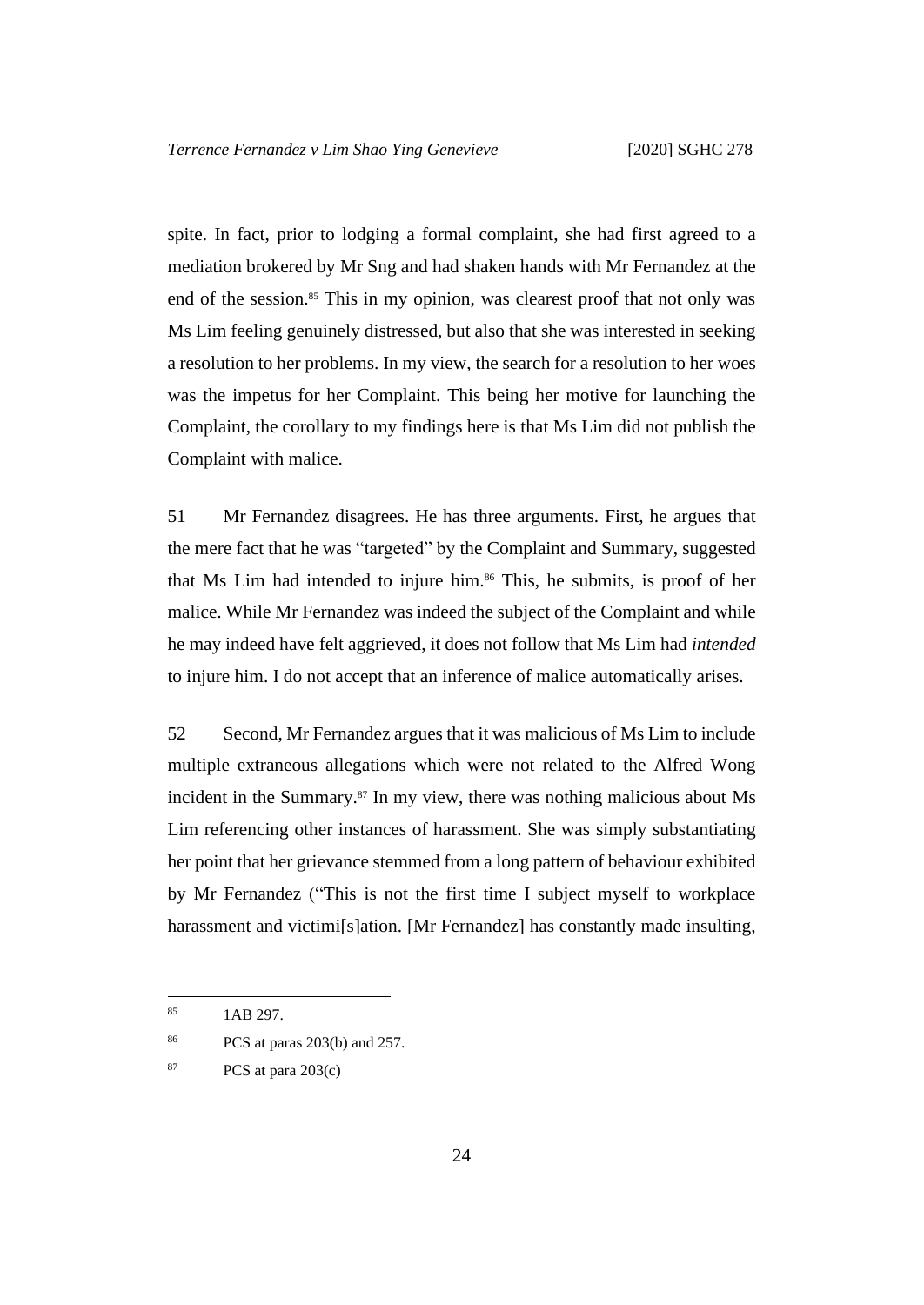threatening remarks and comments against me"). <sup>88</sup> More importantly, the Summary was not drafted on Ms Lim's prerogative at all. It was a response to the DC's request for her to "specify what conduct she is complaining of",<sup>89</sup> and for all complaints to be reduced into an "exhaustive list".<sup>90</sup> Mr Fernandez had himself asked Mr Sng for a list when the Complaint first surfaced.<sup>91</sup> As events unfolded, it became logical and logistically expedient for Mr Christopher Tan ("Mr Tan"), a member of the DC and a lawyer by training, to ask for a "complete list of all the conduct that [Ms Lim was] relying on for her complaint" and a bundle of documents that corresponded to the "complete list" requested for.<sup>92</sup> In my view, there was nothing malicious about producing a document pursuant to such administrative instructions.

53 Third, Mr Fernandez contends that it was malicious of Ms Lim to include in the Summary several items which had "already been resolved by the [the Mediation Session]",<sup>93</sup> the implication being that Ms Lim was attempting to dredge up the past and resurrect old grievances. I find this to be an unfair characterisation of Ms Lim's actions. Ms Lim had simply been asked to put up a comprehensive summary, and that was what she did.

54 I address a final point. In his opening statement, Mr Fernandez asserted that in cases involving qualified privilege, the malice that is used to defeat such

<sup>88</sup> 1AB 531.

 $1AB\ 604.$ 

<sup>90</sup> 1AB 610; 1AB 618; 2AB 620.

 $^{91}$  1AB 544.

<sup>&</sup>lt;sup>92</sup> 2AB 620.

<sup>93</sup> PCS at para 203(d).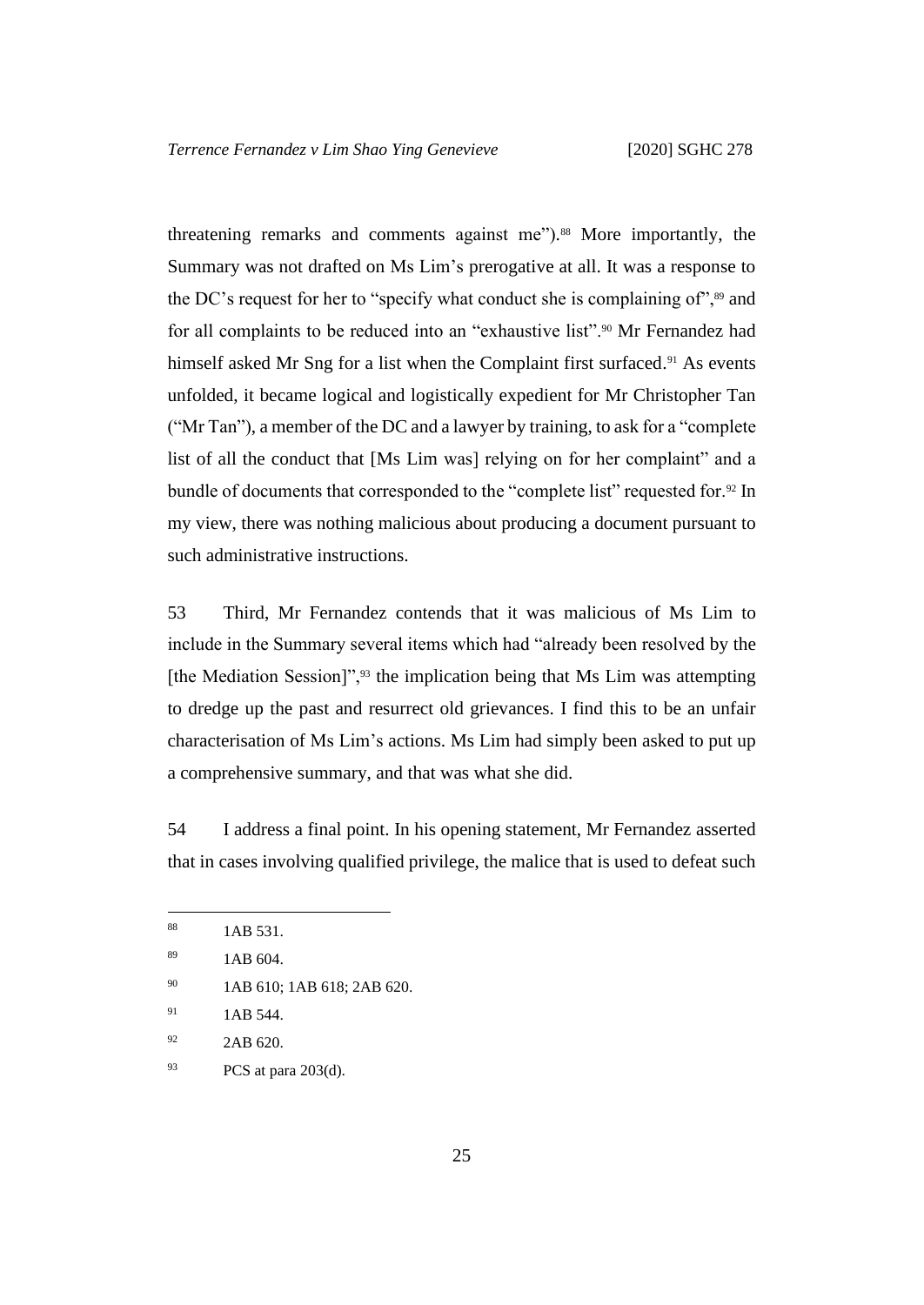a defence is typically *presumed*. <sup>94</sup> Such submission was without any basis. The authority cited in support of that proposition in fact, stated the converse. Mr Fernandez relied<sup>95</sup> on Bankes J's exposition in *Smith v Streatfeild and others* [1913] 3 KB 764 at 769 – 770 ("*Streatfeild")*:

The principle upon which the law of qualified privilege rests is, I think, this: *that where words are published which are both false and defamatory the law presumes malice on the part of the person who publishes them*. The publication may, however, take place under circumstances which create a qualified privilege. If so, the presumption of malice is rebutted by the privilege, and [...] *the plaintiff has to prove express malice on the part of the person responsible for the publication*.

[Mr Fernandez's emphasis in italics underline; mine in bold italics]

55 The parts emphasized by Mr Fernandez did not go towards supporting his contention at all. They simply refer to a presumption of malice that arises when one establishes a *prima facie* case of defamation (*ie.* when the words are false and defamatory). They do not at all suggest that there is a presumption of malice that extinguishes qualified privilege. In the very same passage, Bankes J explicitly stated that where qualified privilege is established, the plaintiff must *prove* express malice.

<span id="page-27-1"></span>56 Malice having not been proven, Ms Lim's defence of qualified privilege remains intact and undisturbed.

#### <span id="page-27-0"></span>*Justification*

57 As for the defence of justification, a defendant must prove that the defamatory imputations are true in substance and in fact. This involves two

<sup>94</sup> Transcript 8 September 2020, p 13 line  $15 - p 14$  line 22.

<sup>&</sup>lt;sup>95</sup> PCS at para 201.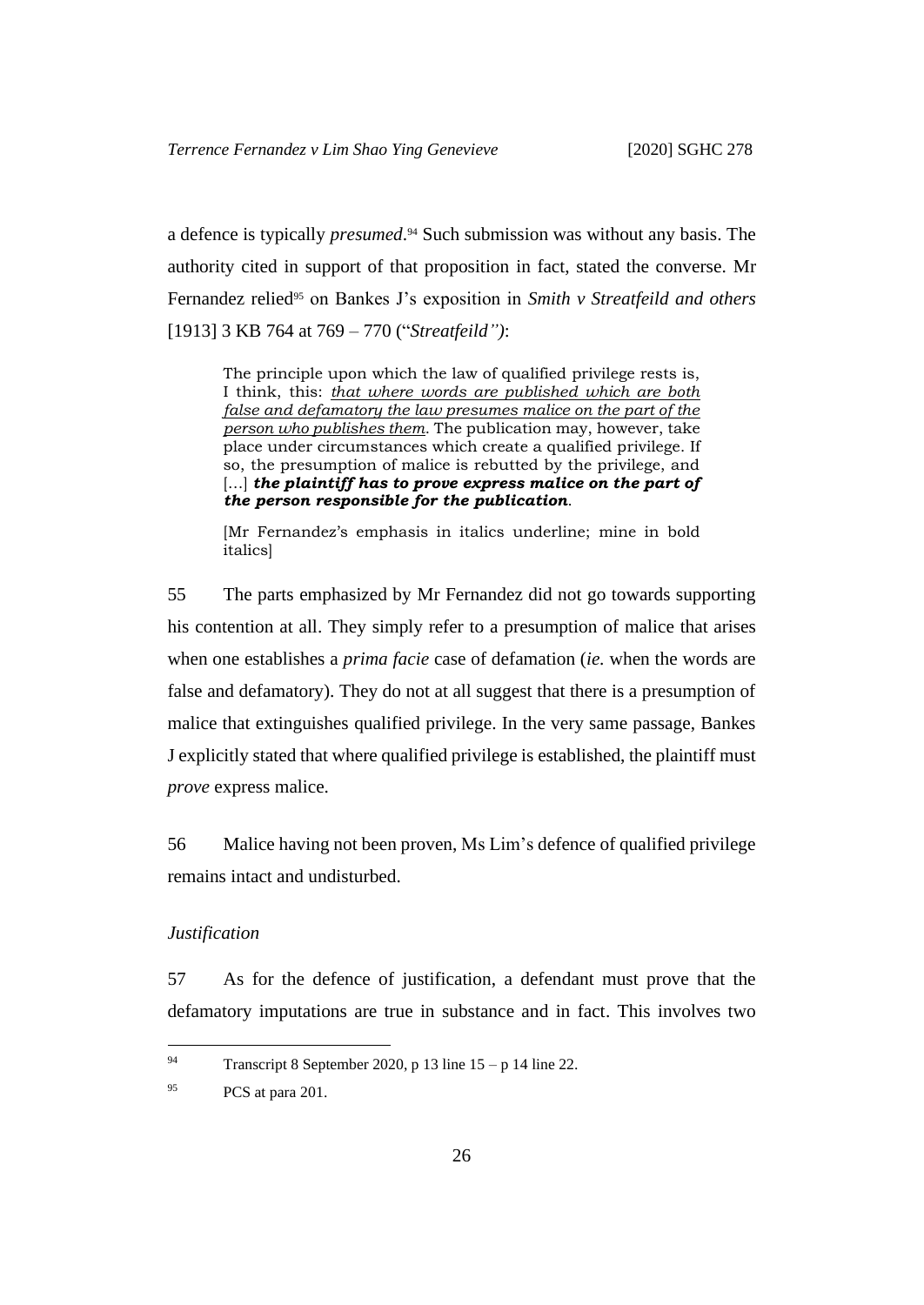steps. First, the defamatory meaning must be proven and pleaded. Second, the facts must be shown to support the same: *Doris Chia* at para 7.1.

58 The first step is identifying the true meaning of the allegedly defamatory imputation. At this stage, it is essential for the plaintiff to have pleaded the meaning which he alleges to be the meaning of the defamatory imputation. This achieves two things. First, it enables the defendant to plead a defence to the defamation alleged: *Doris Chia* at para 7.6. Second, it sets an upper limit on how injurious the plaintiff can claim the words to be. Indeed, even the court cannot find that the offending words bear a more defamatory meaning than that pleaded by the plaintiff ("the rule in *Slim*") (*Review Publishing Co Ltd and another v Lee Hsien Loong and another appeal* [2010] 1 SLR 52 at [118] and [128] ("*Review Publishing*"):

118 … the rule in [*Slim v Daily Telegraph Ltd* [1968] 2 QB 157 ("*Slim*")] is that the plaintiff may not rely on and the court may not find a meaning more defamatory than that pleaded by the plaintiff, although the plaintiff may rely on and the court may find a less defamatory meaning …

…

128 In our view, the rule in *Slim* is a sensible and fair rule in defamation cases, and this court was correct in following it in [*Goh Chok Tong v Jeyaretnam Joshua Benjamin* [1998] 2 SLR(R) 971 ("*Goh Chok Tong*")], although it justified its decision on the ground that to find that the offending words bore a more defamatory meaning than the meaning pleaded by the plaintiff "*would be giving to the plaintiff more than what he [had] asked for*"… The general rule in an adversarial litigation system is that the plaintiff should be bound by his pleadings… In our view, *the plaintiff must be the best person to know how, where and why he has been defamed by the offending words, and, therefore it would be unfair to the defendant if the plaintiff were allowed at trial to rely on a more defamatory meaning than that which he has pleaded*.

[Emphasis in italics in original, emphasis in bold italics, mine]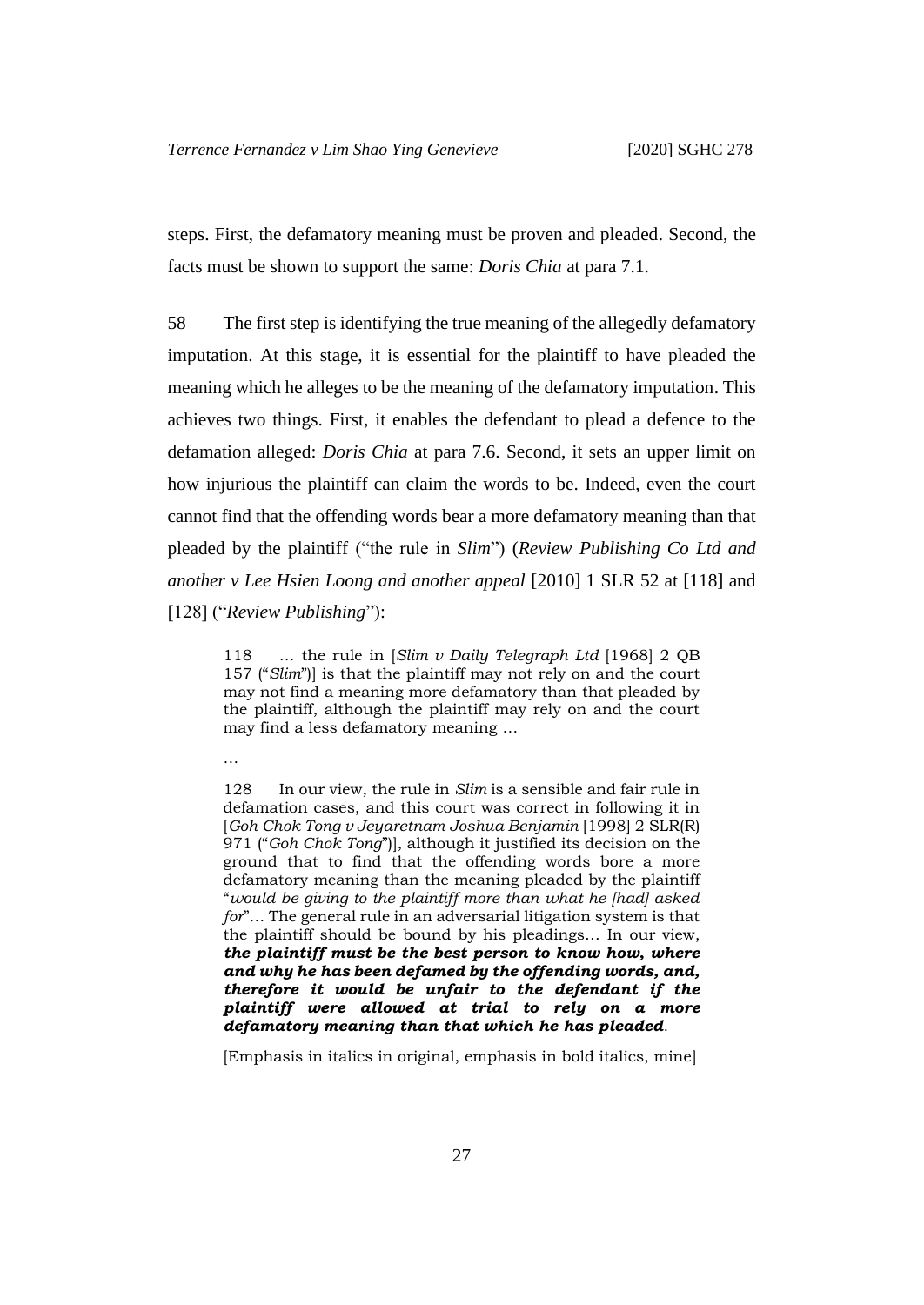59 The defendant may then either adopt and accept the meaning that the plaintiff has ascribed to the words or plead a defamatory meaning *different* from that propounded by the plaintiff: *Review Publishing* at [135]. I pause here to note that contrary to what was suggested by Mr Fernandez in his closing submissions,<sup>96</sup> a defendant is not obliged to plead the natural and ordinary meaning of the allegedly defamatory words/remarks but if he/she puts forth and seeks to justify a defamatory meaning different from that pleaded by the plaintiff, the defendant must clearly and unequivocally plead the meaning which he/she seeks to justify: *Review Publishing* at [135]. In my view, it was reasonably clear that Ms Lim was seeking to prove (and justify) that Mr Fernandez had given undue attention to the Alfred Wong Incident, $97$  and this defamatory meaning was sufficiently pleaded in Ms Lim's defence (see paras  $10(i)$  and  $10(iv)$ ).

60 Ultimately, when identifying what the reasonable reader would infer as the meaning of the words in their natural and ordinary sense, the court's assessment is not bound by what the parties pleaded; it is free to ascertain for itself what the true meaning of the impugned statement is (*Gatley* at para 11.5), subject only to the rule in *Slim*: *Review Publishing* at [128]. The meaning of the words in their natural and ordinary sense was already discussed above at [\[40\]](#page-20-0). There, I examined whether *the readership* would understand the natural and ordinary meaning of the words to be *defamatory*. I found that that they would not. I turn now to examine whether the impugned statement *itself* was true in substance and in fact, for the purposes of the defence of justification.

<sup>&</sup>lt;sup>96</sup> PCS at para 89.

<sup>97</sup> Transcript 16 November 2020, p 13 lines  $11 - 13$ .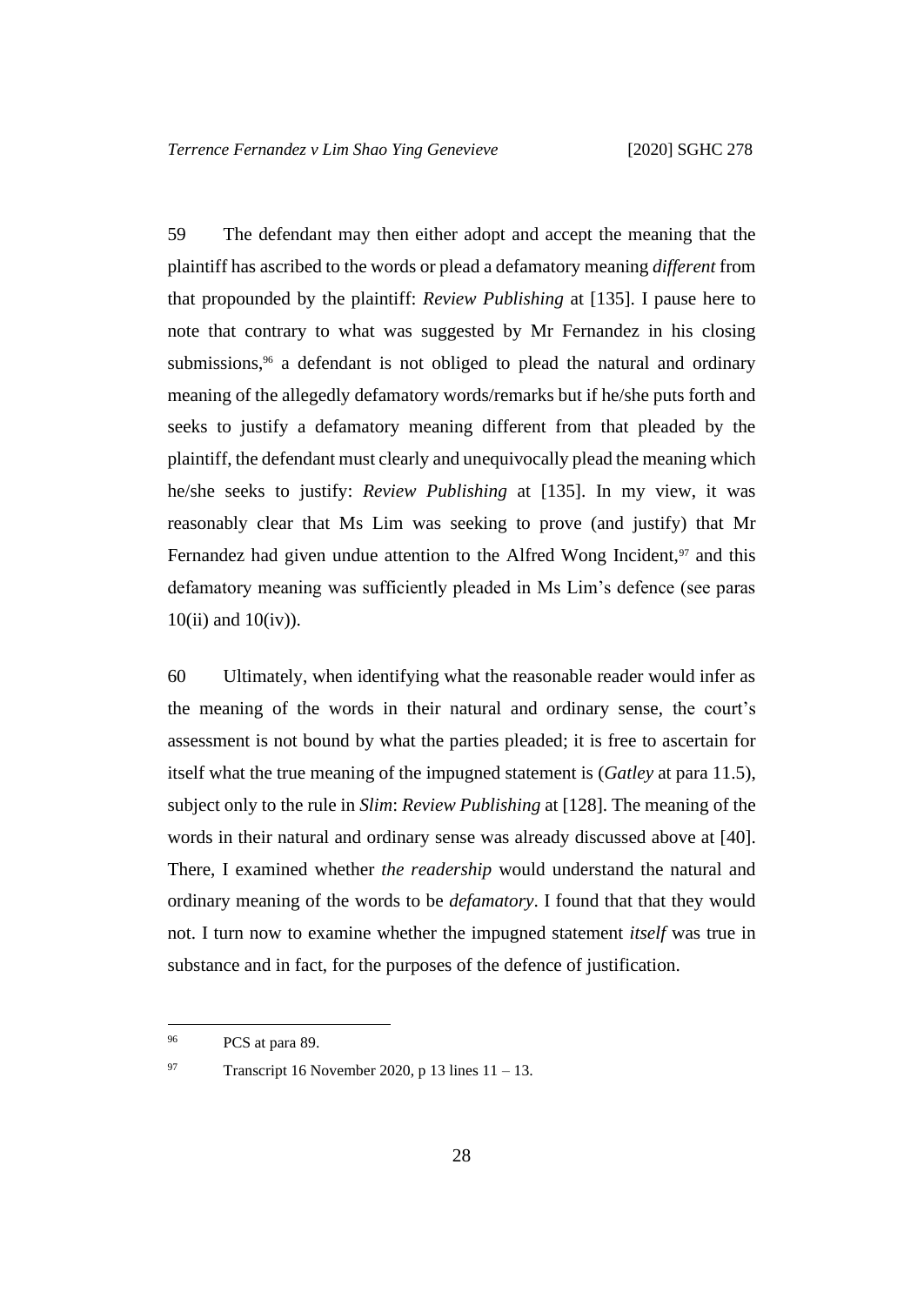61 Mr Fernandez suggested in his closing written<sup>98</sup> and oral submissions<sup>99</sup> that the sting of the Complaint is that he had been the perpetrator of "Workplace Harassment, Victimisation and Sabotage".<sup>100</sup> In my view, Mr Fernandez's characterisation is too broad. The title of the Complaint has to be understood in its context. When the Complaint is read as a whole, the allegation of workplace harassment is clearly referring to the Alfred Wong incident. In that context, the sting of the complaint would only be that Mr Fernandez had micromanaged the Alfred Wong incident and victimised Ms Lim in the process. In my view, the facts bear out the sting of the Complaint.

62 First, Mr Fernandez did manage the Alfred Wong incident too closely. The handling of Mr Wong was properly under Mr Goh's purview as General Manager. As Mr Goh explained in his emails, dealing with such feedback was part of "day-to-day operational issues."<sup>101</sup> Mr Sng too, regarded this as a "simple feedback case [to be] handled by the normal operational process".<sup>102</sup> Mr Fernandez interposed not merely to suggest how Mr Goh should be handling the matter ("I propose that both [Mr Sng] and I be present with you to meet with Mr. Wong add balance [sic]"),<sup>103</sup> but to insist on his views that this incident represented a "possible BREAKDOWN IN SERVICE QUALITY… [and] of grave concern".<sup>104</sup> He continued to maintain this view and pursued the matter

- <sup>103</sup> 1AB 460.
- $104$  1AB 460.

<sup>&</sup>lt;sup>98</sup> PCS at para 77.

<sup>99</sup> Transcript 8 September 2020, p 8 line  $4 - p 12$  line 23.

 $100$  PCS at para 77.

<sup>&</sup>lt;sup>101</sup> 1AB 458.

 $102$  1AB 463.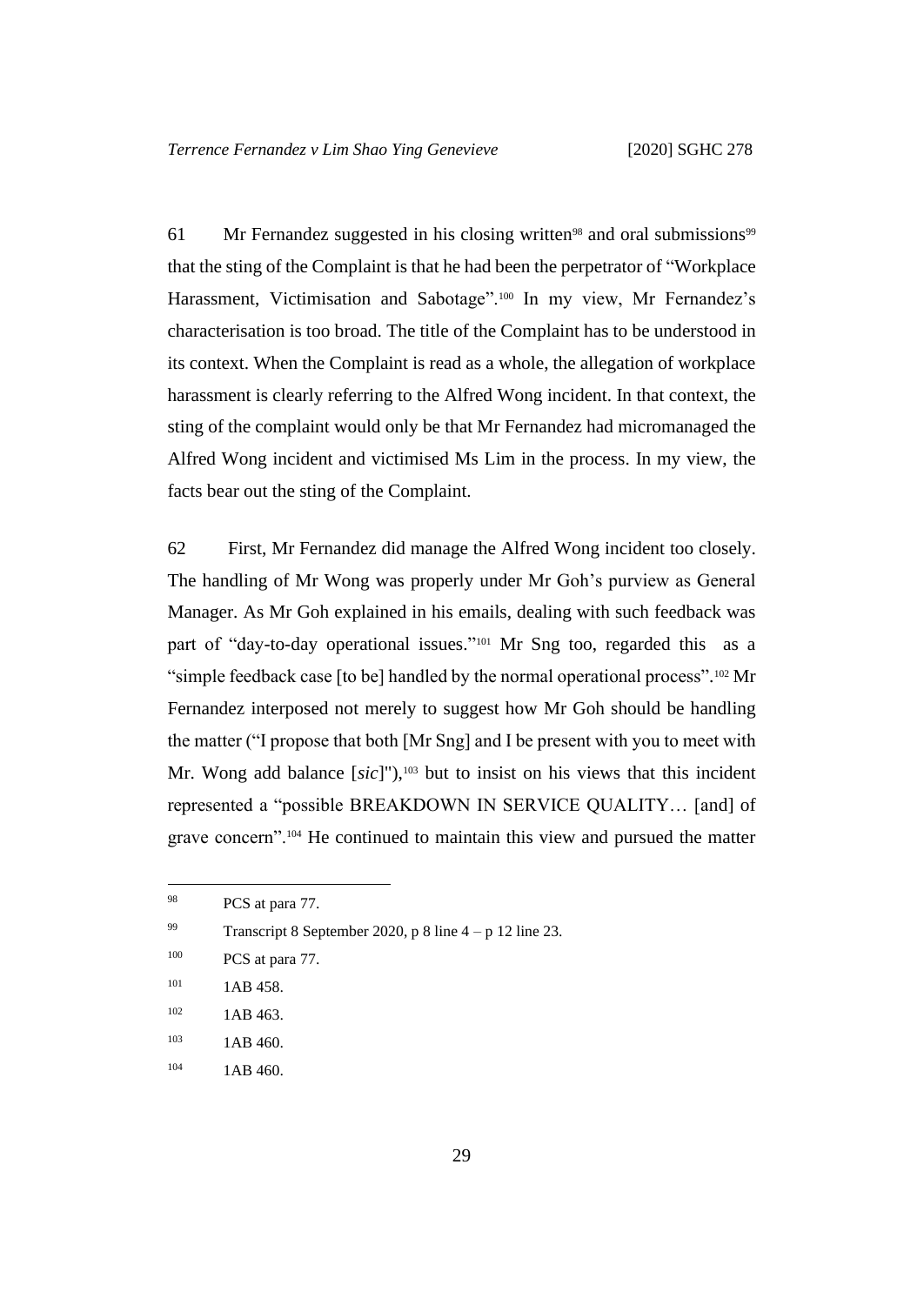long after the incident had been resolved between the Club and Mr Wong.<sup>105</sup> This was despite Mr Sng telling him in no uncertain terms that "[the Club has] a process in place for all kinds of feedback/complaints" and to "read the constitution for better understanding of running the club and [his] role as a [General Committee] member".<sup>106</sup>

63 Second, Mr Fernandez's conduct in relation to the Alfred Wong incident resulted in Ms Lim being victimized as well. The matter was resolved amicably on 26 December 2017 when Club representatives met with Mr Wong to address his complaint.<sup>107</sup> Notwithstanding this, Mr Fernandez later wrote to Mr Goh:<sup>108</sup>

Thank you GM for this update [about the meeting with Mr Wong on 26 December 2017]

…

On the issue of …"GM [*sic*] – the above is the incident that has happened. I am sure I was not rude." (Genevieve), what is the status on the Service Quality? Your e-mail to me does not address this which was the main COMPLAINT against our HOD, Genevieve Lim.

…

64 In my view, Mr Fernandez's references to "Service Quality" were thinly veiled insistences that something be done about Ms Lim. This was clear from his initial emails ("This incident is [...] about a possible BREAKDOWN IN

<sup>&</sup>lt;sup>105</sup> 1AB 473.

 $106$  1AB 474.

 $107$  1AB 467.

 $108$  1AB 473.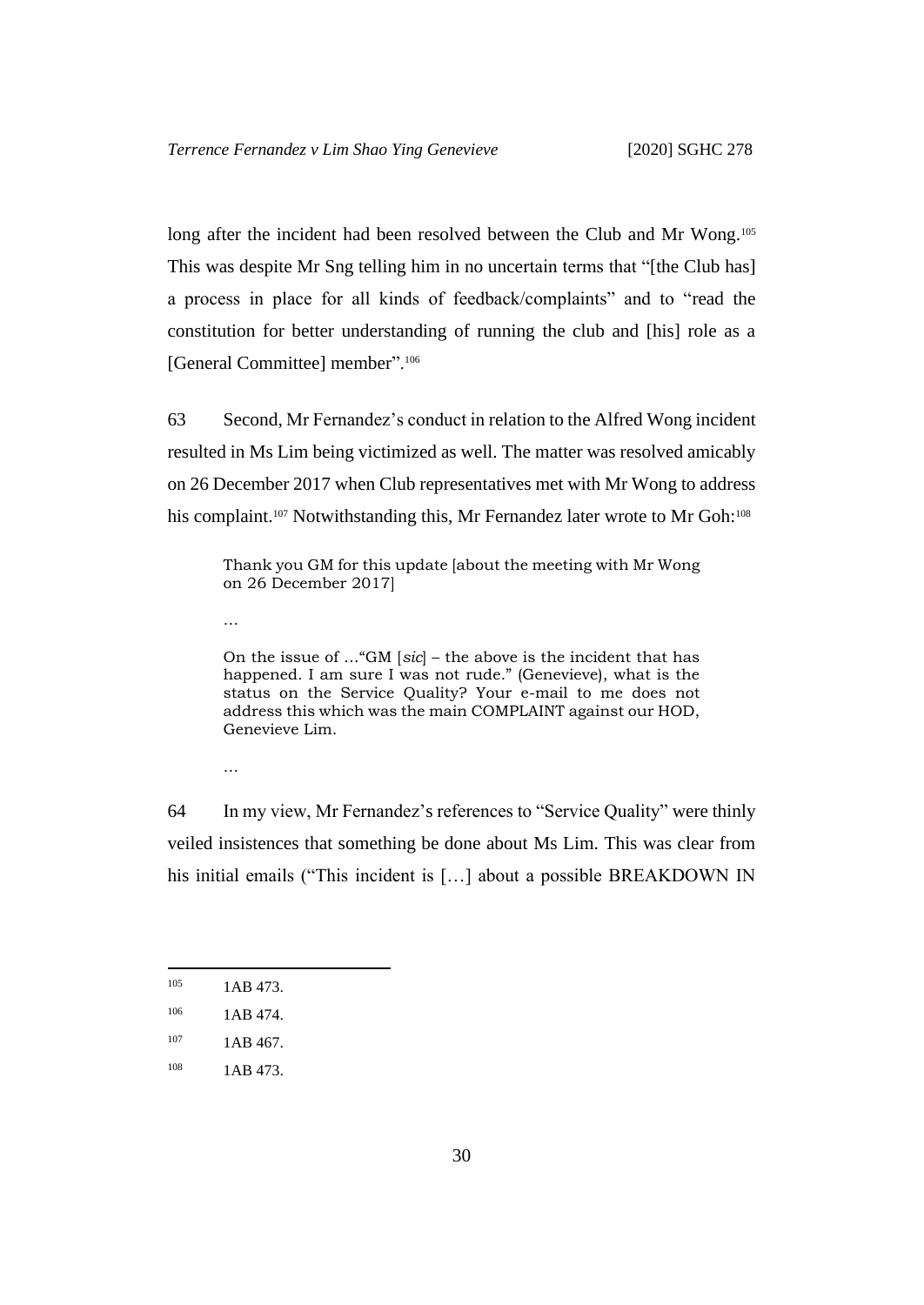SERVICE QUALITY between [Ms Lim] and a potential member"),<sup>109</sup> his correspondence with Mr Sng, <sup>110</sup> and his suggestions to escalate the matter to the trustees and patrons "[f]or the purpose of fairness". <sup>111</sup> Moreover, Mr Fernandez was not just doggedly pursuing this matter, but also taking pains to ensure that Ms Lim was copied in his 21 and 22 December emails to Mr Goh. <sup>112</sup> He admitted in trial that he *intended* for Ms Lim to be aware of these email exchanges.<sup>113</sup> Taken together, these facts suggest that Mr Fernandez's critical gaze had fallen on Ms Lim and that he had taken steps to apply pressure on her. In that regard, Ms Lim reasonably felt victimised and that her employment was at stake.

65 Third, Ms Lim's fears could be viewed in the larger context of Mr Fernandez's history of work with the Club. Ms Lim's complaints about Mr Fernandez were extensive and well documented (see  $[5] - [7]$  above). Her grievances were consistently centred on Mr Fernandez's unrealistic expectations,<sup>114</sup> his tight control over what she did and how she executed her responsibilities.<sup>115</sup> In an email that further illustrates these points, Ms Dawn Lee ("Ms Lee"), assistant manager of the MRD, recounted Mr Fernandez's complaints to her about Ms Lim, who was her supervisor, on 18 April 2017:<sup>116</sup>

[Mr Fernandez] explained if he had spoken to you he expect you to at least text him. Let him know you're working on it. Then write him email, list out the things he had spoken about. Put in

| 109 | 1AB 460.          |
|-----|-------------------|
| 110 | 1AB 465.          |
| 111 | 1AB 473.          |
| 112 | 1AB 457; 1AB 460. |
|     |                   |

113 Transcript 9 September 2020, p 8 lines  $23 - 25$ .

 $114$  1AB 244.

<sup>115</sup> 1AB 191.

<sup>116</sup> 1AB 270.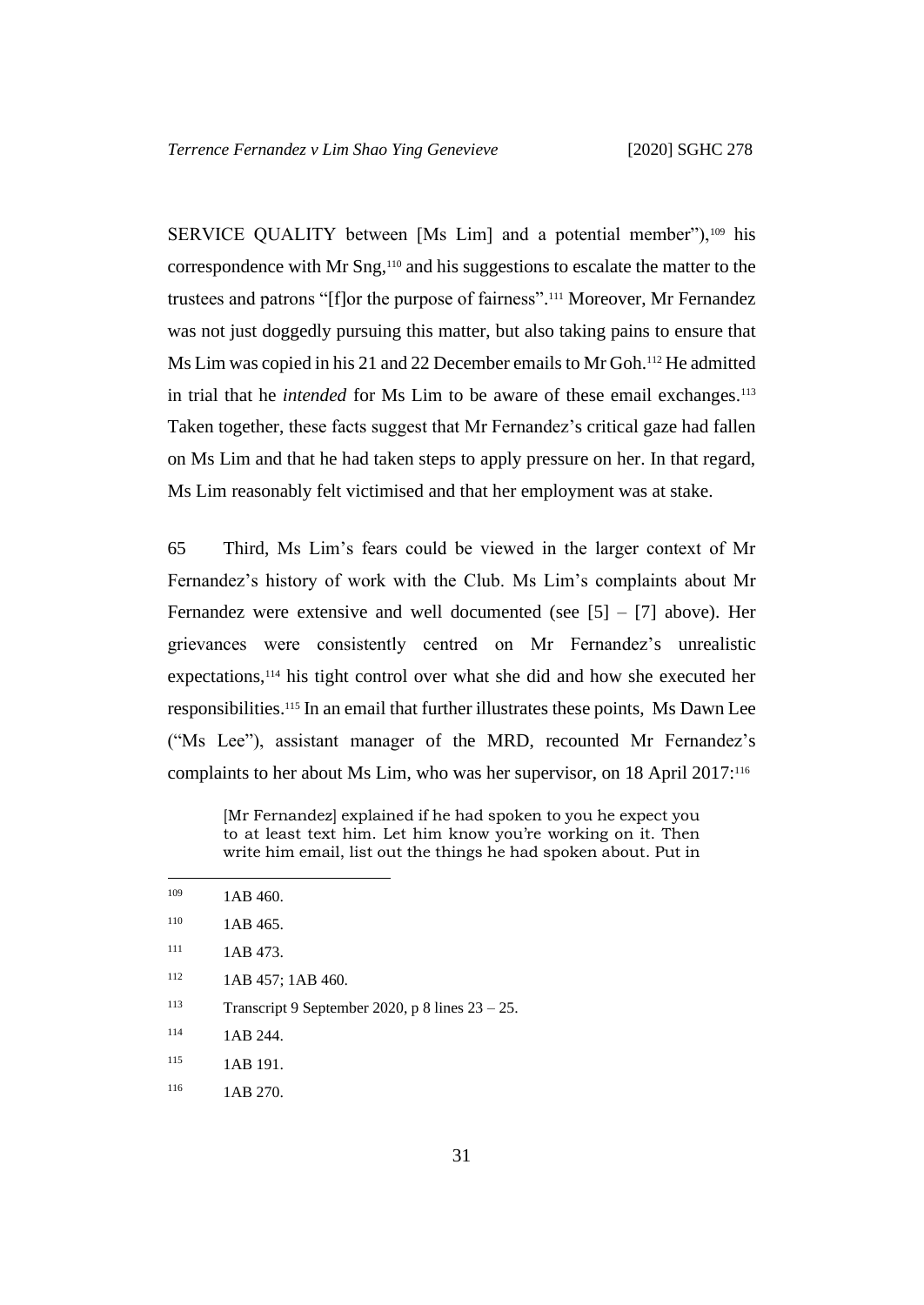the timeline, when can you get the things done, goes back to him for clearance on how you want to do them. If you don't write to him he will assume. "Why are you not replying?" "Are you doing the things he wants?" "Do you understand?" He said then he will start to assume. I said "I'm surprise [*sic*], why assume? He went on to explain liked [*sic*] a person writes in feedback, that person will wants [*sic*] some form of answered [*sic*], right.

66 Similarly, at a General Committee meeting, Mr Goh reminded members that "there should not be any micro-management by [the General Committee]" and that "there should be some form of empowerment for the Management team".<sup>117</sup> Mr Goh too, in private correspondence with Mr Sng, candidly described Mr Fernandez's conduct as "unprofessional, disruptive and damaging". He recounted that Mr Fernandez had:<sup>118</sup>

… undermined [his] capability and capacity as General Manager many times – in front of [his] staff, members and guests. [Mr Fernandez] had undermined [the Heads of Departments as well]. In his capacity as [a General Committee member] and [MRD Sub-Committee chairman], he overstepped the boundaries and crossed into other areas ….

67 These concerns were also shared by the Club leaders. Mr Sng, the then president of the Club, evidently felt it was serious enough to warrant it being raised at the Club's  $9<sup>th</sup>$  General Committee meeting (2016/2017).<sup>119</sup> There, he made it clear to the General Committee that the "Heads of Departments do not report to the chair of Sub-Committees. The direct reporting is to the GM who is responsible for their performance evaluation" and implored the General Committee members to "[w]ork with the Management team".<sup>120</sup> The then vice-

<sup>&</sup>lt;sup>117</sup> 1AB 110.

 $118$  2PBOD at p 5.

<sup>&</sup>lt;sup>119</sup> 1AB 261.

 $120$  1AB 261.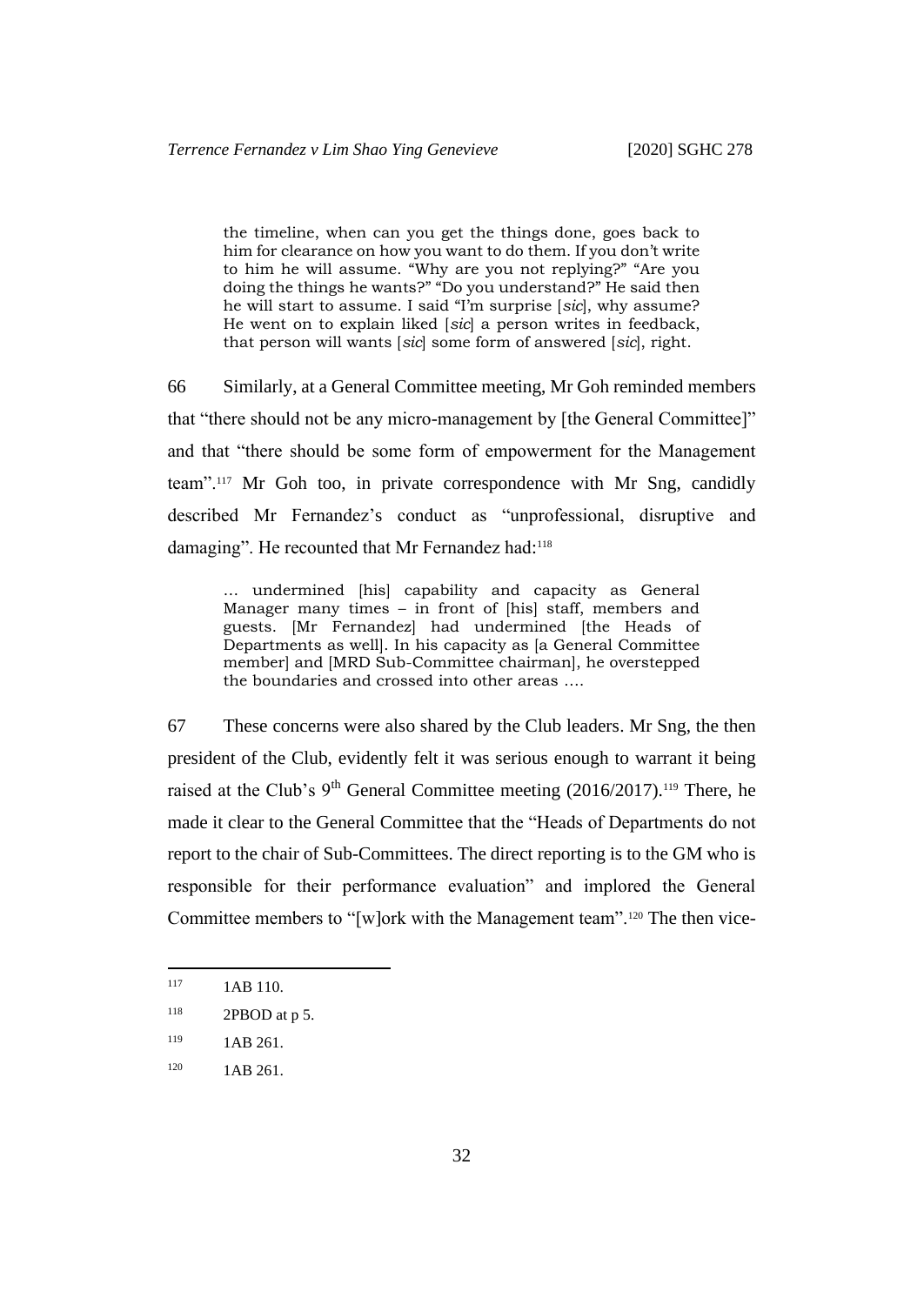president of the Club expressed similar views ("[General Committee] should not micro-manage").<sup>121</sup> In my view, these were clear responses from Club leadership after Ms Lim's first written complaint about Mr Fernandez on 24 April 2017.<sup>122</sup>

68 At the Mediation Session that was the result of the April complaint, Mr Fernandez was expressly counselled by Mr Sng to "not always have 'tall orders'"<sup>123</sup> and to "take a step back and think if what he wanted was achievable".<sup>124</sup> At this session, Mr Fernandez "highlight[ed] all the great things he did since he was appointed MR[D] Chair[man]".<sup>125</sup> At trial, Mr Fernandez denied that this had been a mediation session at all,<sup>126</sup> much as how denied having problems working with Ms Lim ("'difficulty' may not be the appropriate word. It may be different working styles"),<sup>127</sup> or with Ms Lee ("I won't classify it as unpleasant").<sup>128</sup> It was in this context in which the Alfred Wong incident must be viewed.

69 From the evidence, it was clear that Mr Fernandez involved himself heavily in the operational matters of the MRD and supervised matters closely. His dissatisfaction with Ms Lim (and Mr Goh) became clear to all after the Alfred Wong incident. This dissatisfaction was expressed most strongly to Mr

<sup>127</sup> NEs 8 September 2020, p 126 line  $25 - p$  127 line 5.

 $121$  1AB 261.

 $122$  1AB 244.

<sup>123 1</sup>AB 297.

<sup>&</sup>lt;sup>124</sup> 1AB 296.

<sup>125 1</sup>AB 296.

<sup>126</sup> Transcript 8 September 2020, p 124 line 9 to p 126 line 11.

<sup>&</sup>lt;sup>128</sup> NEs 8 September 2020, p 114 lines  $1 - 8$ .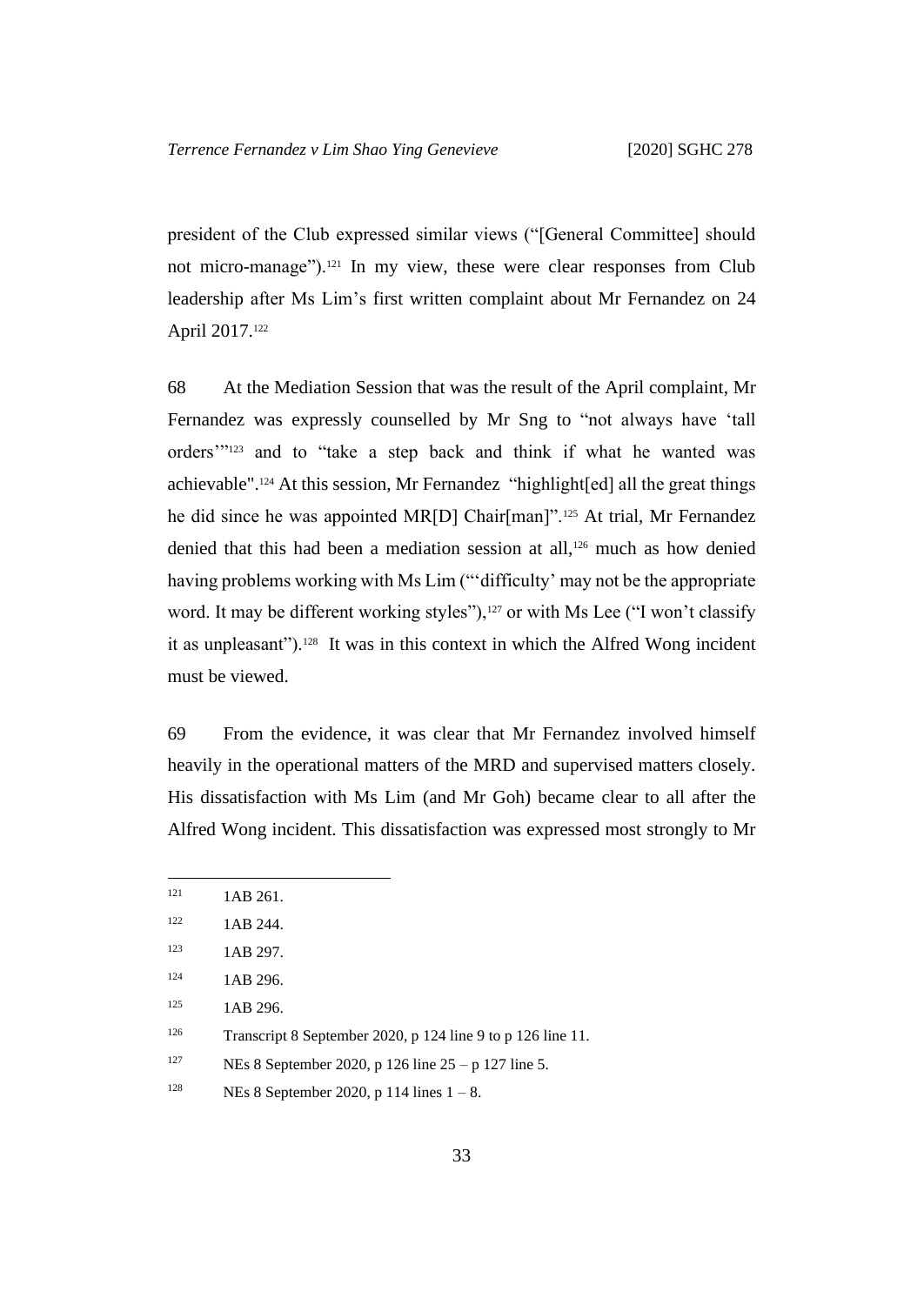Sng in the face of Mr Sng's unwillingness to deviate from the usual process: "[o]nce you know what I know, you will think differently" ([\[13\]](#page-8-0) above). His suggestions and proposals for action, even wanting to involve the trustees and patrons of the Club, reasonably led her to feel, in the context of her and her predecessor's working relationship with Mr Fernandez, victimised. I conclude that Ms Lim has met her burden of proof on the defence of justification.

## <span id="page-35-2"></span><span id="page-35-0"></span>*Conclusion on defamation claim*

70 Mr Fernandez's defamation claim rested on two of Ms Lim's publications, the Summary and the Complaint. I find that the defamation claim pertaining to the Summary is too lacking in detail. It would be unfair to expect Ms Lim to know what to respond to (at [34]). As for the Complaint, I find that the elements of defamation are not made out (at [\[40\]](#page-20-0)). Further, the defences of justification and qualified privilege have been successfully raised (see [\[42\]](#page-21-2)– [\[69\]](#page-35-2)). Mr Fernandez also failed to prove any express malice that could have defeated the defence of qualified privilege (see [\[50\]](#page-24-0)–[\[56\]](#page-27-1)). The defamation claim is dismissed.

#### <span id="page-35-1"></span>**Conspiracy**

71 As for the conspiracy claim, Mr Fernandez's pleadings did not make clear whether this was a claim in lawful or unlawful means conspiracy.<sup>129</sup> He clarified in his closing submissions that the claim was in both lawful and unlawful means conspiracy.<sup>130</sup> For reasons I shall explain, I dismiss both claims.

<sup>129</sup> Mr Fernandez's Statement of Claim at para 78.

<sup>130</sup> PCS at para 261 and 245.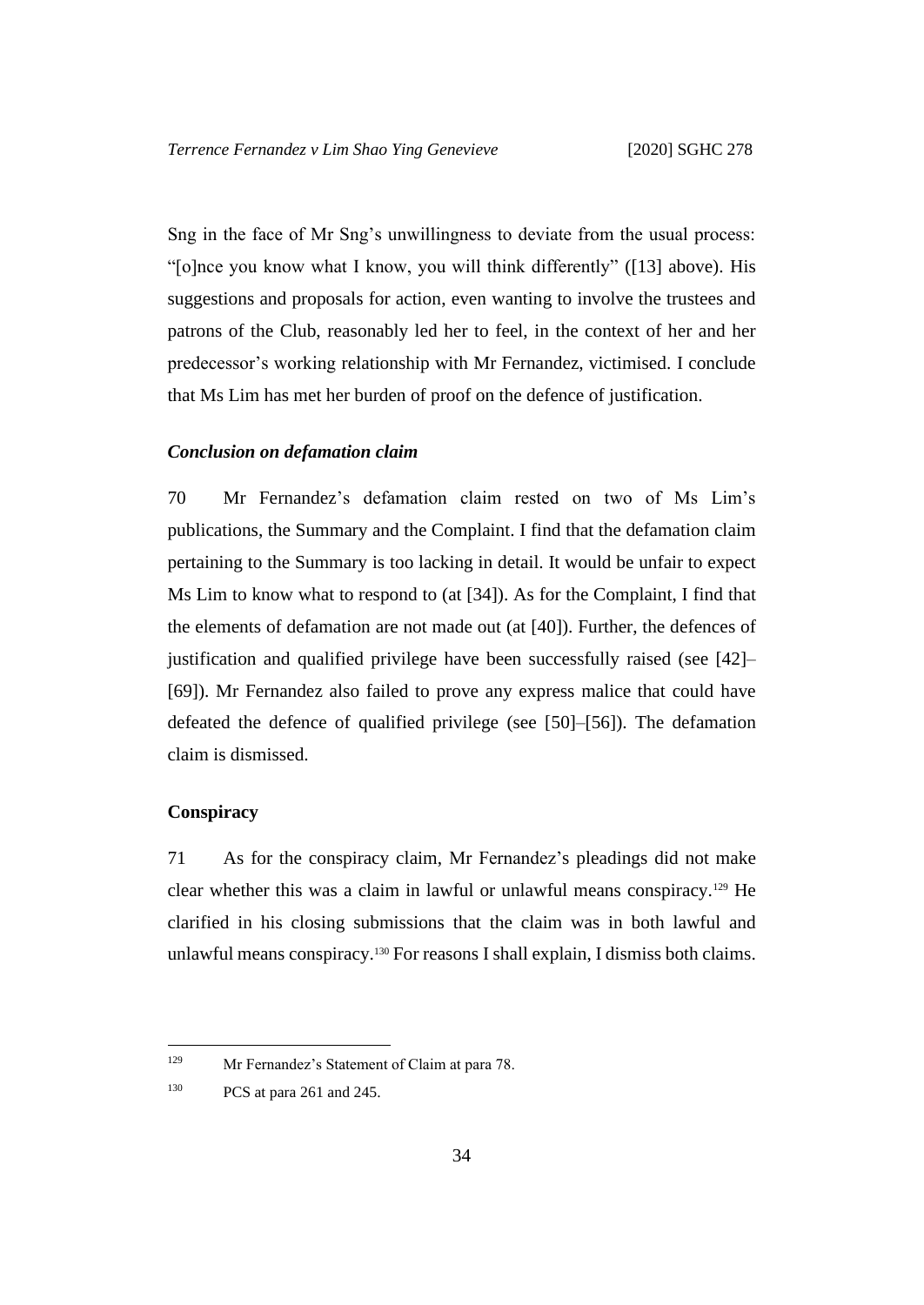72 The elements of lawful and unlawful means conspiracy were set out in *Visionhealthone Corp Pte Ltd v HD Holdings Pte Ltd and others and another appeal* [2013] SGCA 47 at [44]:

- (a) there must be a combination of two or more persons and an agreement between and amongst them to do certain acts;
- (b) there must be intention to cause damage or injury to the plaintiff, and where lawful conspiracy is alleged, this must be the predominant purpose;
- (c) the acts must actually be performed in furtherance of the agreement; and
- (d) damage must be suffered by the plaintiff.

73 Regarding unlawful means conspiracy, this is premised on an unlawful act. As Mr Fernandez failed to make out a case in defamation, there was no unlawful act and no basis for this claim.

74 Regarding lawful means conspiracy, a key requirement is the predominant intention to injure or cause damage to the plaintiff. My findings on Ms Lim's motives and lack of malice are sufficient to show that injury to Mr Fernandez was not her predominant intention. Her primary intention was to stop what she perceived as victimising behaviour and to safekeep her employment.

75 For completeness, I would add that despite lengthy cross-examination in various directions, the trial did not reveal any evidence of collusion between the defendants. Ms Lim filed a complaint, which Mr Goh necessarily dealt with in the course of his work. In doing so, he took instructions from the Club's President, and members of General Committee and DC at the point in time.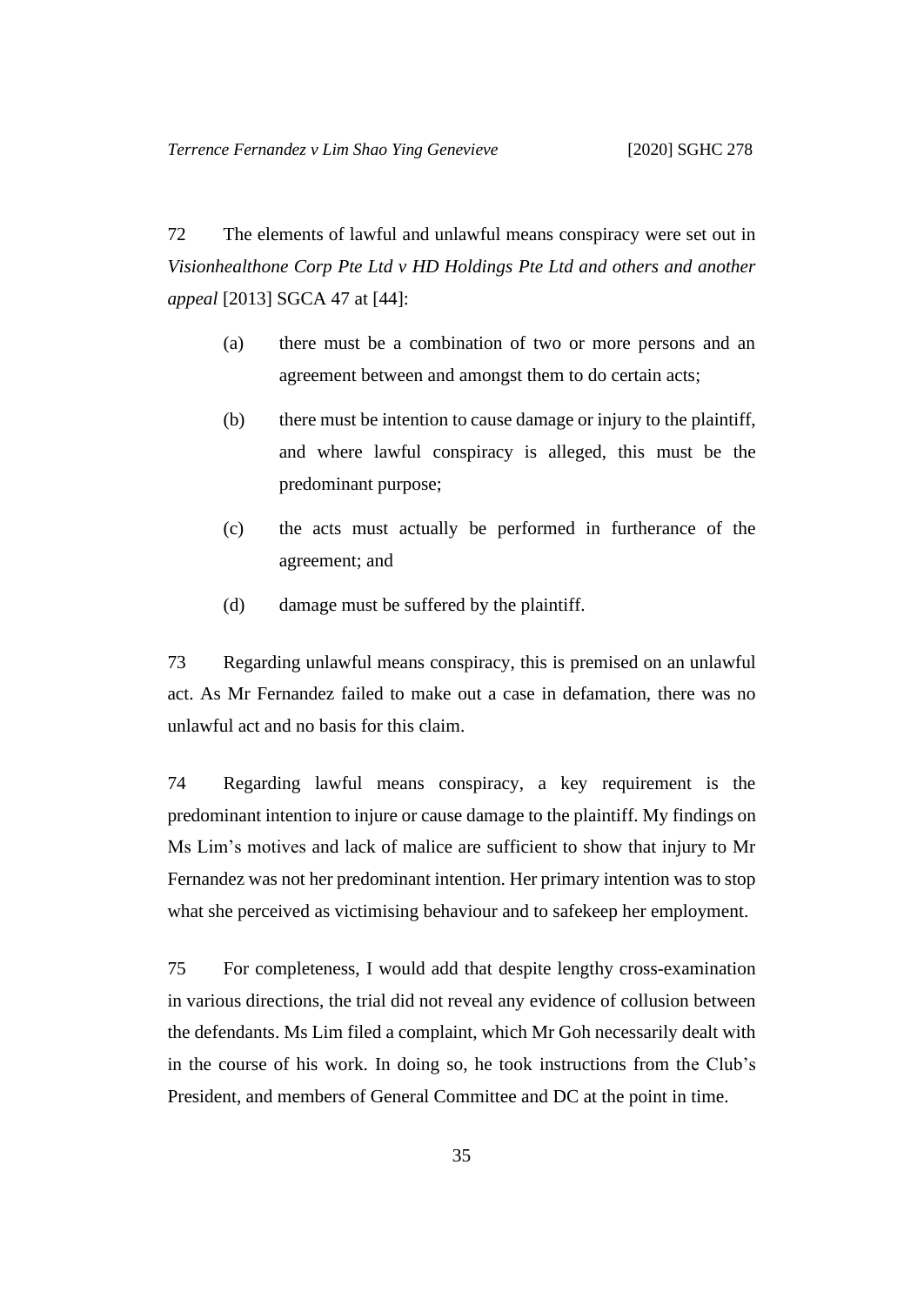76 Accordingly, I dismissed both of Mr Fernandez's claims for conspiracy.

#### <span id="page-37-0"></span>**Harassment**

77 I then turn to Mr Fernandez's claim in harassment. He contended that the filing of the Complaint had amounted to breaches of ss 3 and 4 of the POHA. These are two similar sections, in which s 3 requires that the harassment be intentional while s 4 does not. Section 11 of the POHA permits a victim under ss 3 and 4 to bring civil proceedings. Sections 3 and 4 (at the time of the acts complained of) read as follows:

#### **Intentionally causing harassment, alarm or distress**

**3.**— (1) No person shall, with intent to cause harassment, alarm or distress to another person, by any means —

> (a) use any threatening, abusive or insulting words or behaviour; or

> (b) make any threatening, abusive or insulting communication,

thereby causing that other person or any other person (each referred to for the purposes of this section as the victim) harassment alarm or distress.

(2) Any person who contravenes subsection (1) shall be guilty of an offence and, subject to section 8, shall be liable on conviction to a fine not exceeding \$5,000 or to imprisonment for a term not exceeding 6 months or both.

(3) In any proceedings for an offence under subsection (2), it is a defence for the accused person to prove that his conduct was reasonable.

#### **Harassment, alarm or distress**

**4.**— (1) No person shall by any means —

(a) use any threatening, abusive or insulting words or behaviour; or

(b) make any threatening, abusive or insulting communication,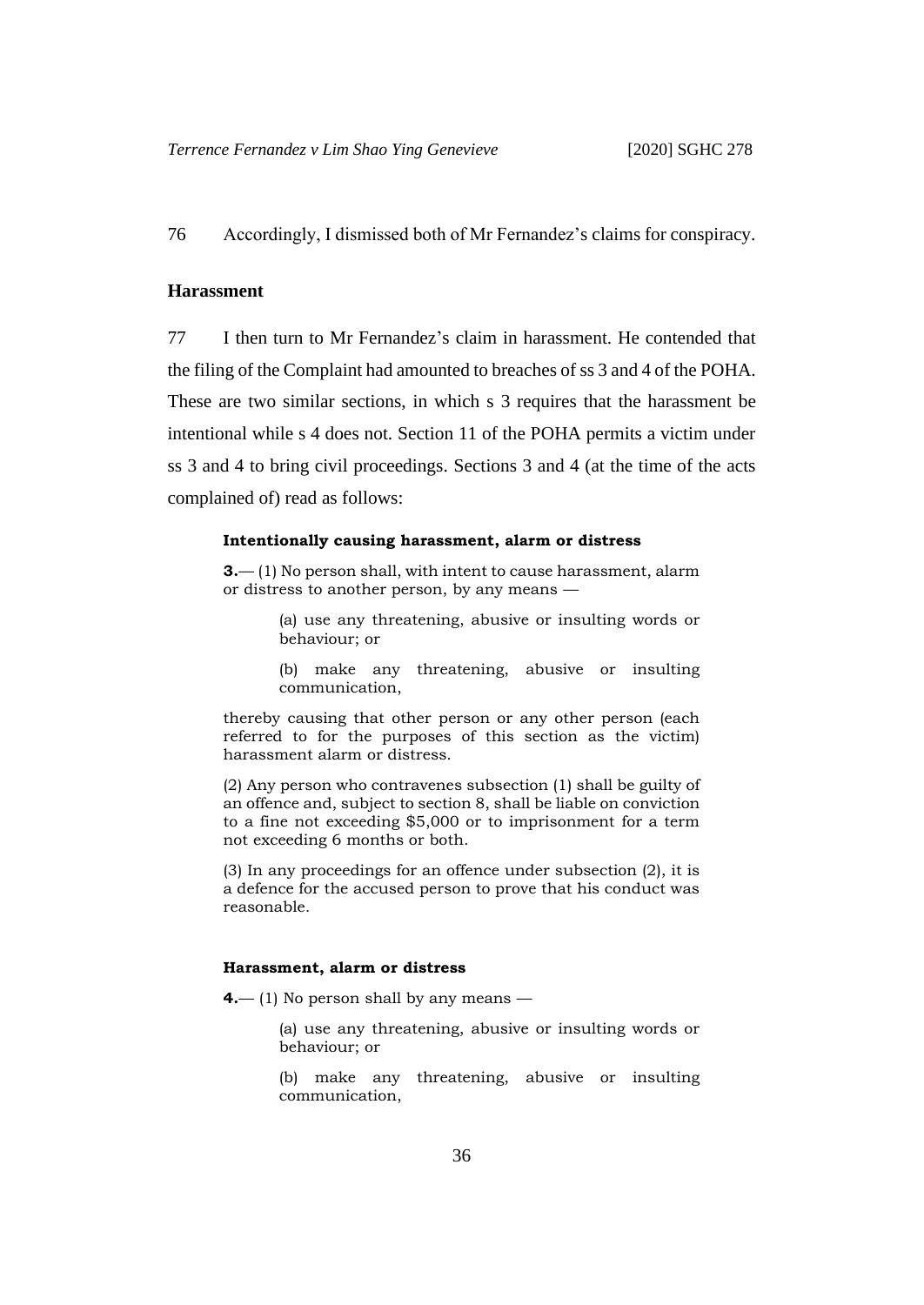which is heard, seen or otherwise perceived by any person (referred to for the purposes of this section as the victim) likely to be caused harassment, alarm or distress.

(2) Any person who contravenes subsection (1) shall be guilty of an offence and, subject to section 8, shall be liable on conviction to a fine not exceeding \$5,000.

(3) In any proceedings for an offence under subsection (2), it is a defence for the accused person to prove —

> (a) that he had no reason to believe that the words or behaviour used, or the communication made, by him would be heard, seen or otherwise perceived by the victim; or

(b) that his conduct was reasonable.

78 Both these provisions prohibit the use of threatening, abusive or insulting words, behaviour or communications to cause or likely to cause harassment, alarm or distress. However, both provisions permit reasonable conduct. While aspects of the Complaint or Summary can be said to be insulting, the particular word must be understood in its statutory context of harassment, alarm or distress. More fundamentally, it is clear from my earlier findings that they amounted to reasonable conduct.

79 Accordingly, the POHA claims are dismissed.

#### <span id="page-38-0"></span>**Negligence**

80 Mr Fernandez alleged negligence on the part of Mr Goh in the context of his handling of the Complaint. At para 80 of his Statement of Claim, the particulars of the negligence were stated as follows, that Mr Goh had:<sup>131</sup>

<sup>&</sup>lt;sup>131</sup> Statement of Claim at para 80.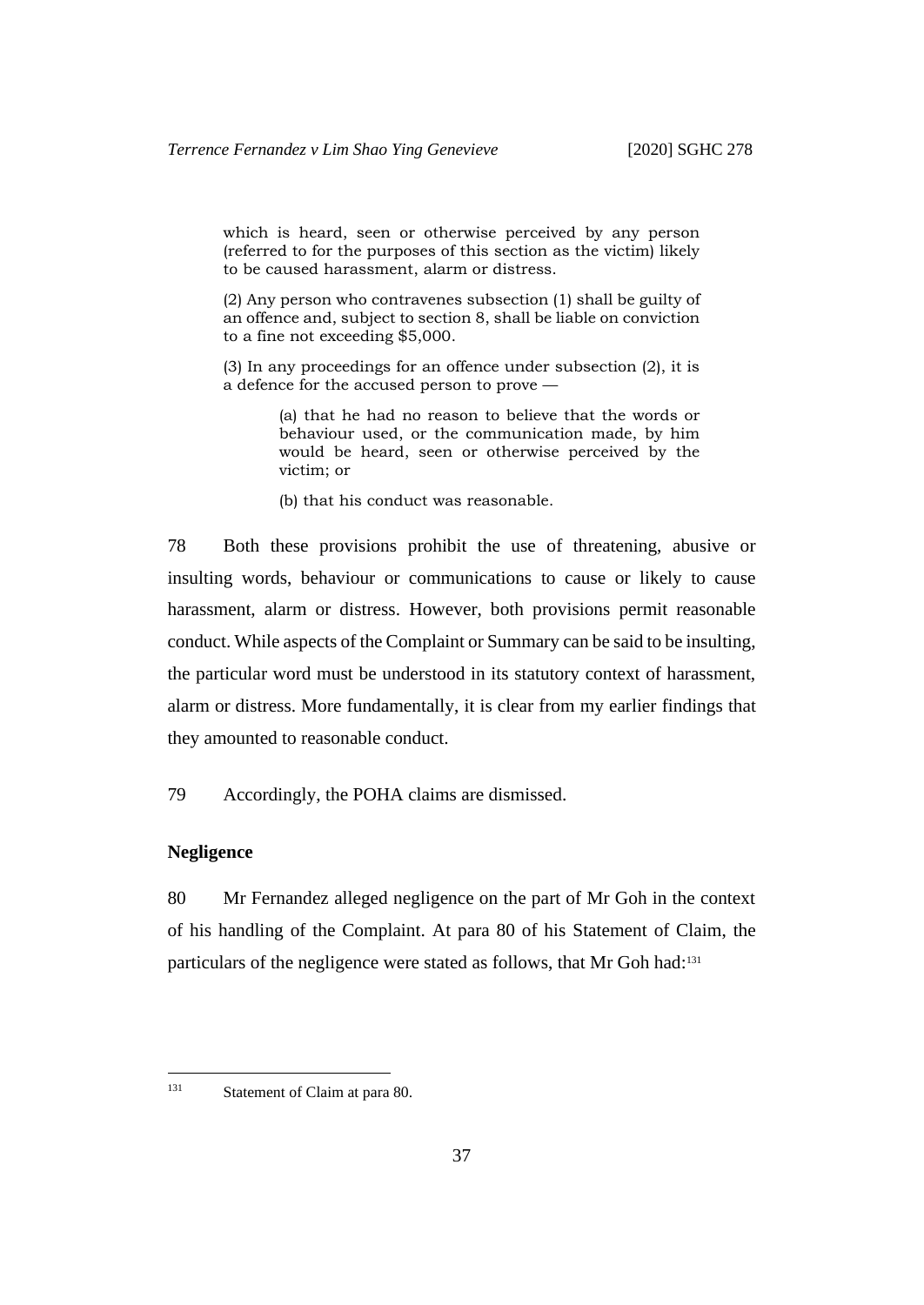(a) failed to take any or reasonable care to ascertain the merits of the Complaint;

(b) failed to take any or reasonable care in the conduct of the "*main investigative, and administrative burdens of… a DC hearing*"; and

(c) failed to take any or reasonable care in the presentation of the results of the investigation to the DC.

[emphasis in original]

81 Mr Fernandez did not make clear in his Statement of Claim whether the duty of care upon which his allegation of Mr Goh's negligence being pleaded was contractual in nature or a common law duty of care (see *Spandeck Engineering (S) Pte Ltd v Defence Science & Technology Agency [2007] 4* SLR(R) 100). Because of Mr Fernandez's heavy reliance on the Club's Constitution in defining and demarcating Mr Goh's duty of care, <sup>132</sup> Mr Goh assumed in his written submissions that Mr Fernandez pleaded a contractual duty of negligence.<sup>133</sup> However, the Club's Constitution is not a contract between Mr Goh and members of the Club, and could not found a duty of care, as conceded by Mr Fernandez in his oral closing response. <sup>134</sup> In his written submissions, Mr Fernandez particularized the duty as a common law duty of care to "investigate every written complaint made against Members under Rule 38 of the Constitution and to present the results of such investigations to the

<sup>&</sup>lt;sup>132</sup> Statement of Claim at paras 5 and 26.

<sup>133</sup> DCS at para 79.

<sup>&</sup>lt;sup>134</sup> Transcript 16 November 2020 at p 30 lines  $6 - 7$ .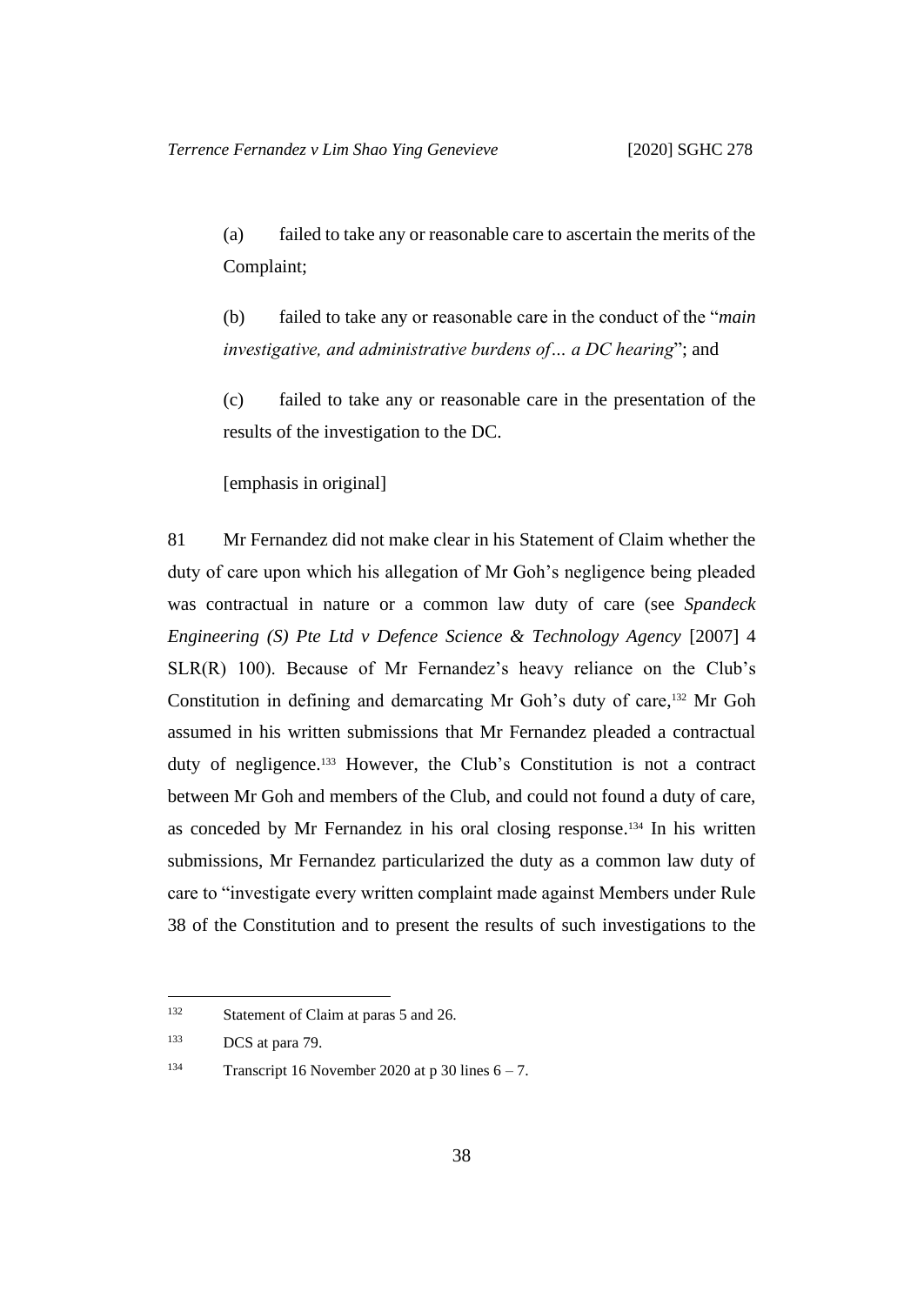Disciplinary Committee of the Club".<sup>135</sup> Nevertheless, Mr Fernandez appears not to have pleaded the material facts necessary for the tort of negligence, such as factual foreseeability and legal proximity between himself and Mr Goh. Those material facts were only asserted belatedly in his closing submissions.<sup>136</sup>

82 Notwithstanding, there is no evidence of negligence on Mr Goh's part. Article 26.1(a) of the Club's Constitution vests the *General Committee* with the responsibility of disciplining office bearers.<sup>137</sup> It is also the *General Committee* that appoints a DC to deal with any complaints about a member "[acting] in any way prejudicial to the interests of the Club or of its Members or [contravening] the provisions of any Clause of the Constitution or a Bye-Law of the Club".<sup>138</sup> It was hard to see how the Club's Constitution established any duty of care on Mr Goh's part, much less a breach of the same.

83 Mr Fernandez's case rests on comments made by Mr Tan explaining disciplinary matters at the 60<sup>th</sup> Annual General Meeting held on 24 June 2017. Mr Tan explained that:<sup>139</sup> "[a]s a matter of good practice, the Management would explore the possibility of whether the complaint can be resolved amicably". It was only if the attempts at dispute resolution fail, then the full disciplinary procedure (as laid out in Article 38 of the Club's Constitution) would be invoked.<sup>140</sup>

139 1AB 292.

<sup>135</sup> PCS at para 230 and 233.

<sup>136</sup> PCS at para 235.

<sup>137 1</sup>AB 326.

<sup>138 1</sup>AB 339.

<sup>140</sup> **1AB 293.**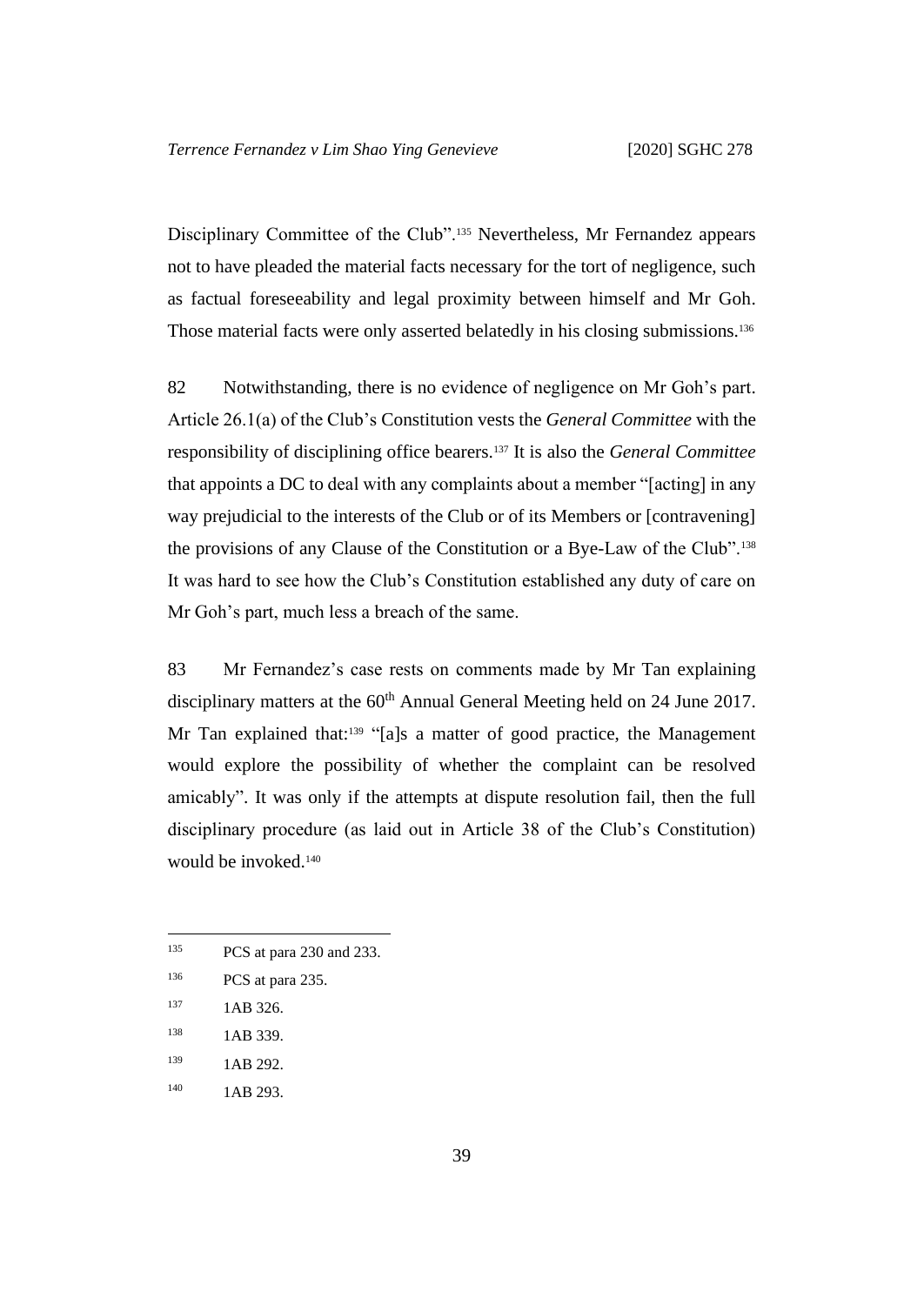84 In my view, Mr Tan was merely explaining the process of a typical complaint at the AGM. Under the Constitution, the duty clearly rested on the General Committee, and any preliminary work of employed staff would be to assist the General Committee. Nothing in the Constitution specified a responsibility on Mr Goh's part. There was no formal convening order of the sort seen when the Club's General Committee charged Ms Lim, Ms Loke and the Finance Manager, Ms Lai, to investigate "allegations of corruption in the Swimming Committee".<sup>141</sup> Indeed, the Club's practice when investigating those allegations (of corruption in the Swimming Committee) suggested that when the General Committee delegated its investigatory powers to paid staff, there was a formal process involving a convening order. No such process was invoked here.

85 In the present case, Mr Goh forwarded Ms Lim's complaint to Mr Sng with his assessment of the same. This complaint was the culmination of a series of events that Mr Sng was familiar with as President of the Club. Mr Goh was given specific instructions by Mr Sng as to how to deal with the matter. Subsequently, the DC itself concluded that there was sufficient cause for investigation. Mr Goh could not be said to be negligent in following the instructions set out by the President and General Committee members.

 $141$  1AB 416.